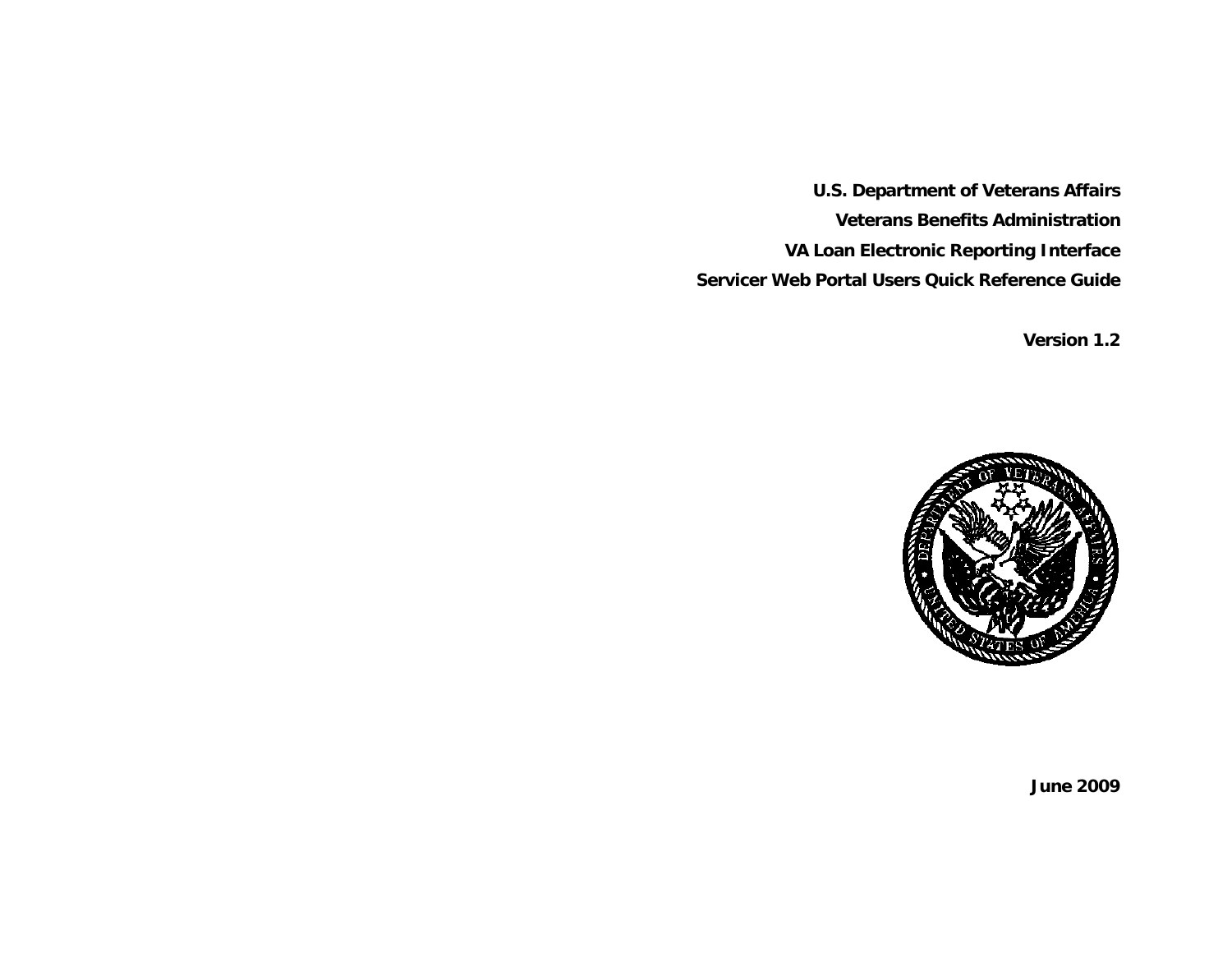## **Table of Contents**

| -1    |  |
|-------|--|
| 2     |  |
| 3     |  |
| 4     |  |
| 4.1   |  |
| 4.2   |  |
| 4.3   |  |
| 4.4   |  |
| 4.4.1 |  |
| 4.4.2 |  |
| 4.4.3 |  |
| 4.5   |  |
| 5     |  |
| 6     |  |
| 6.1   |  |
| 6.1.1 |  |
| 6.1.2 |  |
| 6.1.3 |  |
| 6.1.4 |  |
| 6.1.5 |  |
| 6.1.6 |  |
| 6.1.7 |  |
| 6.1.8 |  |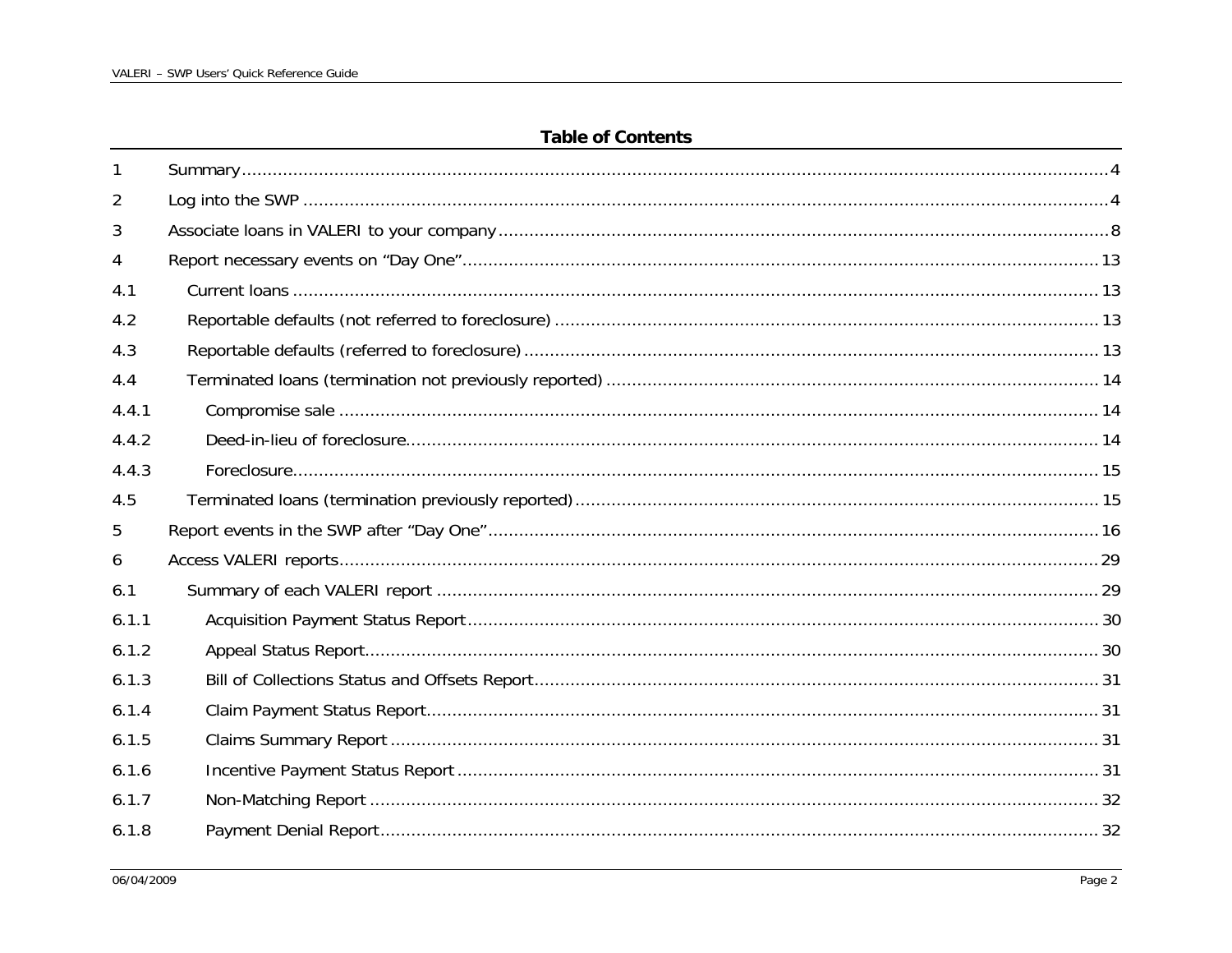| 6.1.9  |  |
|--------|--|
| 6.1.10 |  |
| 6.1.11 |  |
| 6.1.12 |  |
| 6.1.13 |  |
| 6.1.14 |  |
| 6.1.15 |  |
| 6.1.16 |  |
| 6.2    |  |

## **List of Figures**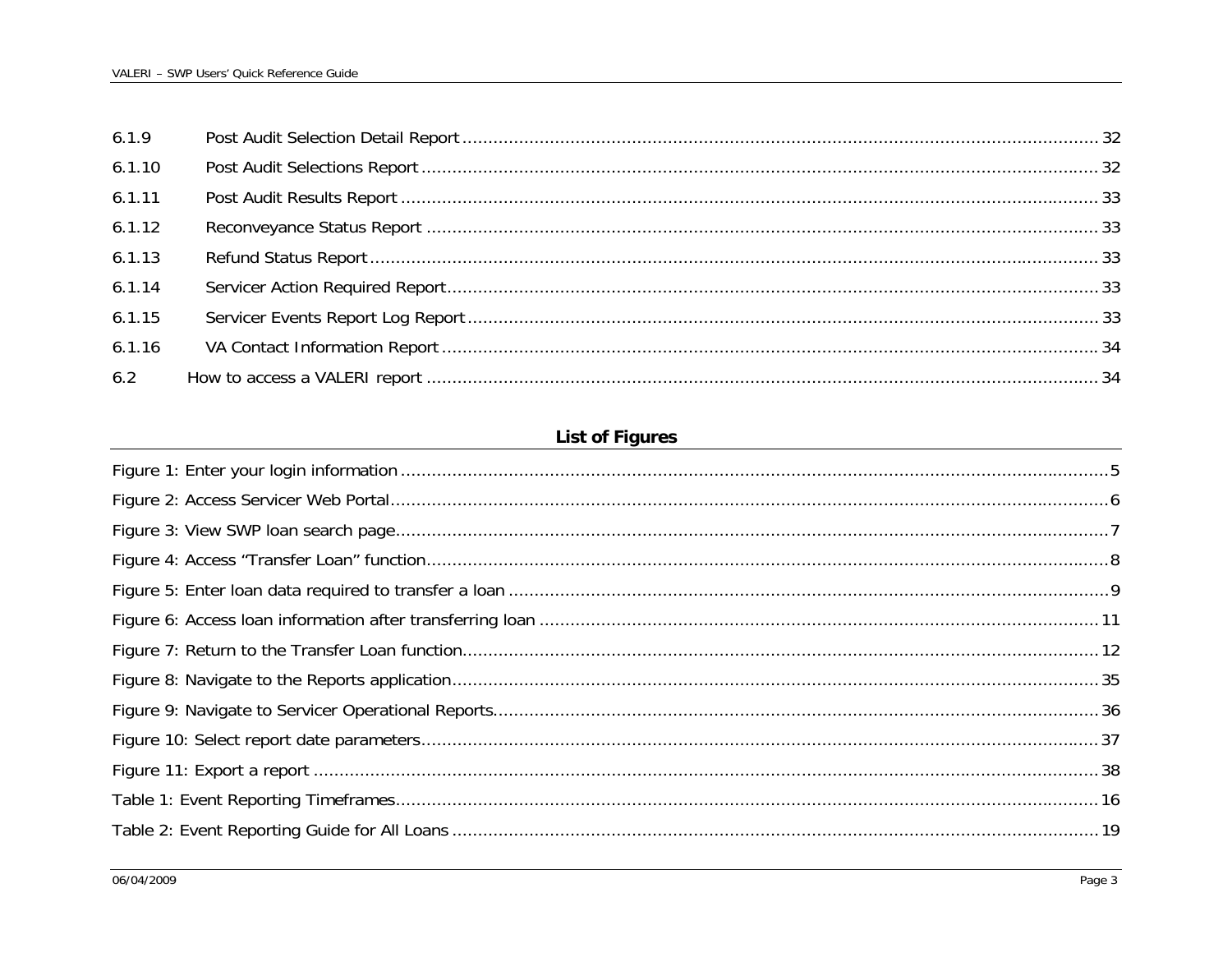### <span id="page-3-0"></span>**1Summary**

The VA Loan Electronic Reporting Interface (VALERI) is a web-based system that supports VA employees and servicers operating in the new regulatory environment. As a VA loan servicer, you are required to report certain events to VA according to 38 CFR 36.4817. There are two methods of reporting events to VA. The first method is via a direct connection to VA (typically for servicers that use a service bureau such as Fidelity MSP or Fiserv-Mortgageserv). The second method is to report all loan servicing events through the VALERI Servicer Web Portal (SWP). This method is used if you do not have a direct connection to VA.

This document has been developed to provide you as a VALERI Servicer Web Portal user, with guidance on how to manage your loan portfolio using the SWP. This is a quick reference guide only. Please refer to the VALERI Servicer Guide for in depth information on event definitions, reporting timeframes, data elements, and post-audit documents.

This document describes how to:

- Log into the SWP.
- Associate loans in VALERI to your company.
- Report necessary events on "Day One."
- Report events in the SWP after "Day One."
- Access VALERI reports.

If you have any questions about VALERI or you are unsure of whether or not you use the Servicer Web Portal to report your events to VA, the VALERI Help Desk can help. You can reach the Help Desk at valerihelpdesk.vbaco@va.gov.

### **2Log into the SWP**

You will be provided with a username and password to log into VALERI on your go-live date. If you do not receive your username and password, contact the VALERI Help Desk.

To log into the SWP, acces[s https://www.vbavaleri.com](https://www.vbavaleri.com/) and enter your username, password, and company name in the fields shown in [Figure 1: Enter your login information](#page-4-1).

.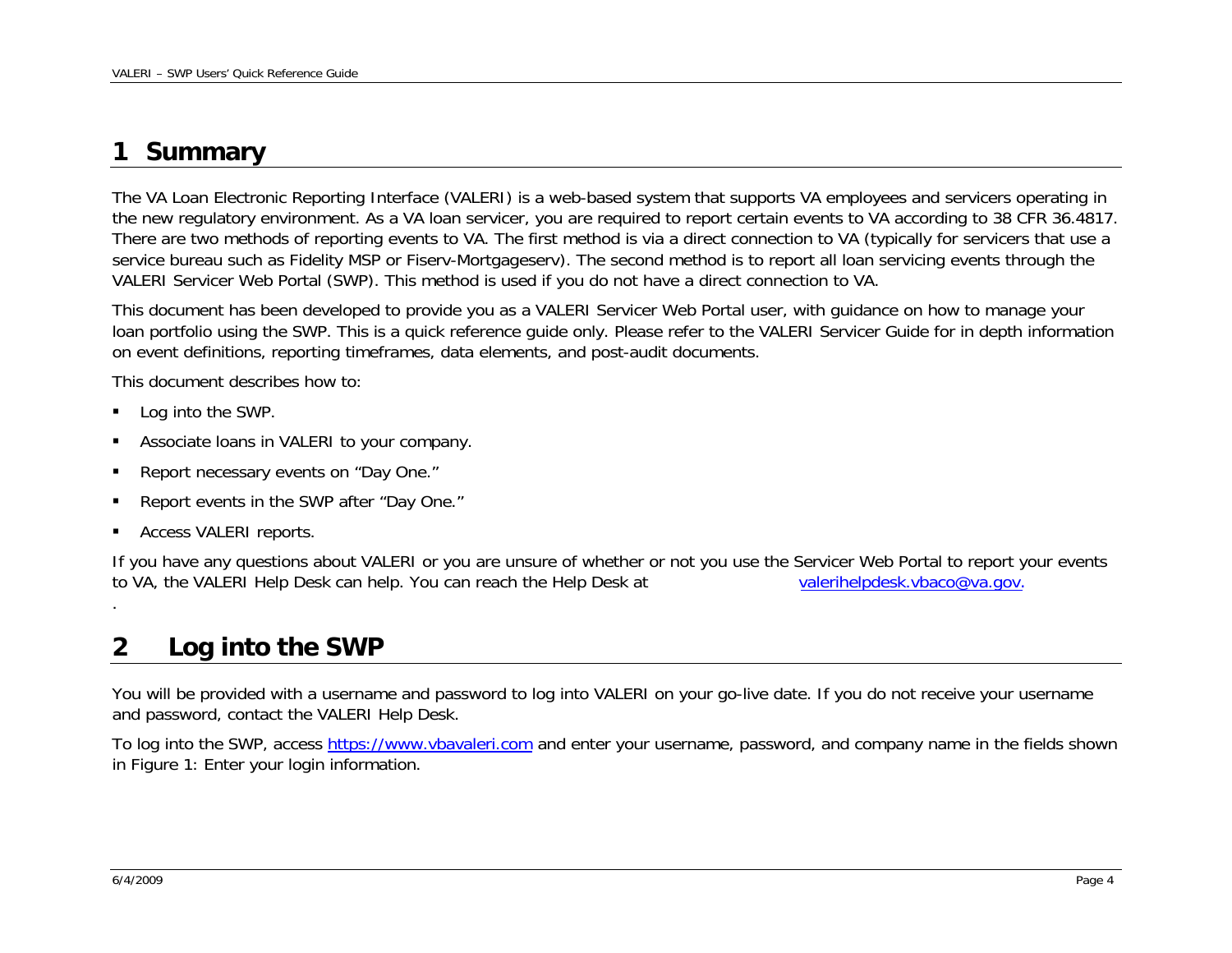<span id="page-4-1"></span><span id="page-4-0"></span>

## **Figure 1: Enter your login information**

### Instructions:

- 1. Type your username into the User Name field.
- 2. Type your password into the Password field.
- 3. Type your company name in the Company field.
- 4. Click "Login"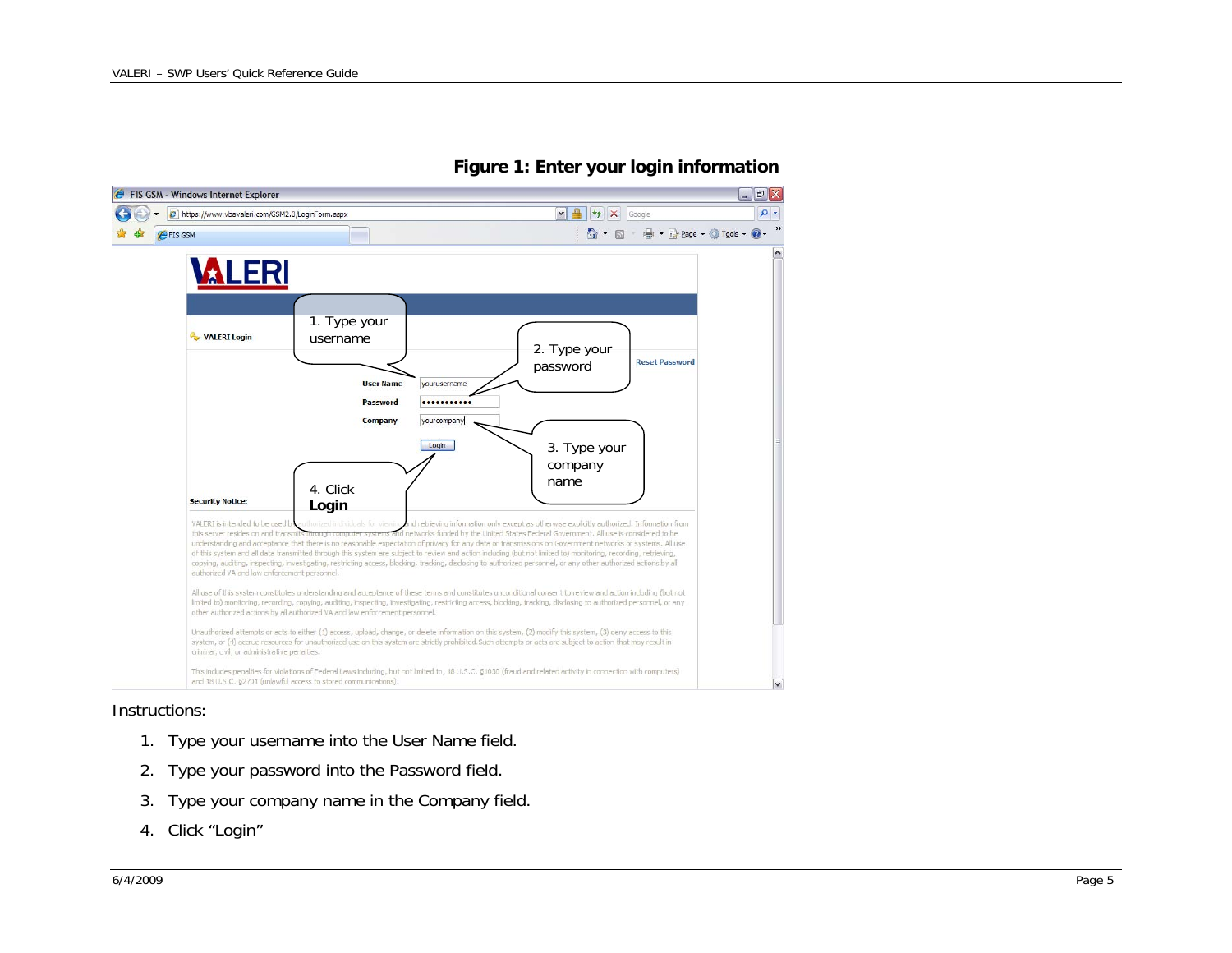<span id="page-5-0"></span>Once you are logged in, VALERI takes you to the Applications screen. From there, you can choose either the Servicer Web Portal application, or the Reports application as shown in Figure 2: Access Servicer Web Portal.

|           | Home Page - Windows Internet Explorer                                            |                                                                                                                            |                                                               | $\mathbf{F}[\mathbf{X}]$<br>لم |
|-----------|----------------------------------------------------------------------------------|----------------------------------------------------------------------------------------------------------------------------|---------------------------------------------------------------|--------------------------------|
|           | https://www.vbavaleri.com/GSM2.0/default.aspx                                    |                                                                                                                            | $\mathbf{v}$ $\mathbf{a}$ $\mathbf{v}$ $\mathbf{x}$<br>Google | $\alpha$                       |
| Home Page |                                                                                  |                                                                                                                            | <b>合 回 画 回</b> Bege で C Tools (                               | $\rightarrow$                  |
|           | <b>VALERI</b><br>n Home   <b>A</b> My Account   2 Help   K Logout                |                                                                                                                            |                                                               | $\curvearrowright$             |
|           | <b>Applications</b><br>$\bullet$<br><b>Reports</b><br><b>Servicer Web Portal</b> | 1. Click<br><b>Servicer</b><br><b>Web Portal</b><br>VALERI Global Security Manager Powered By FIS Loan Portfolio Solutions |                                                               |                                |
|           |                                                                                  | Copyright © 2008 Fidelity National Information Services                                                                    |                                                               |                                |
|           |                                                                                  |                                                                                                                            |                                                               |                                |
|           |                                                                                  |                                                                                                                            |                                                               |                                |
|           |                                                                                  |                                                                                                                            |                                                               |                                |
|           |                                                                                  |                                                                                                                            |                                                               |                                |

## **Figure 2: Access Servicer Web Portal**

Instructions:

1. Click Servicer Web Portal to access the SWP.

Once you click the Servicer Web Portal link, VALERI takes you to the SWP home page, as shown in Figure 3: View SWP loan search page.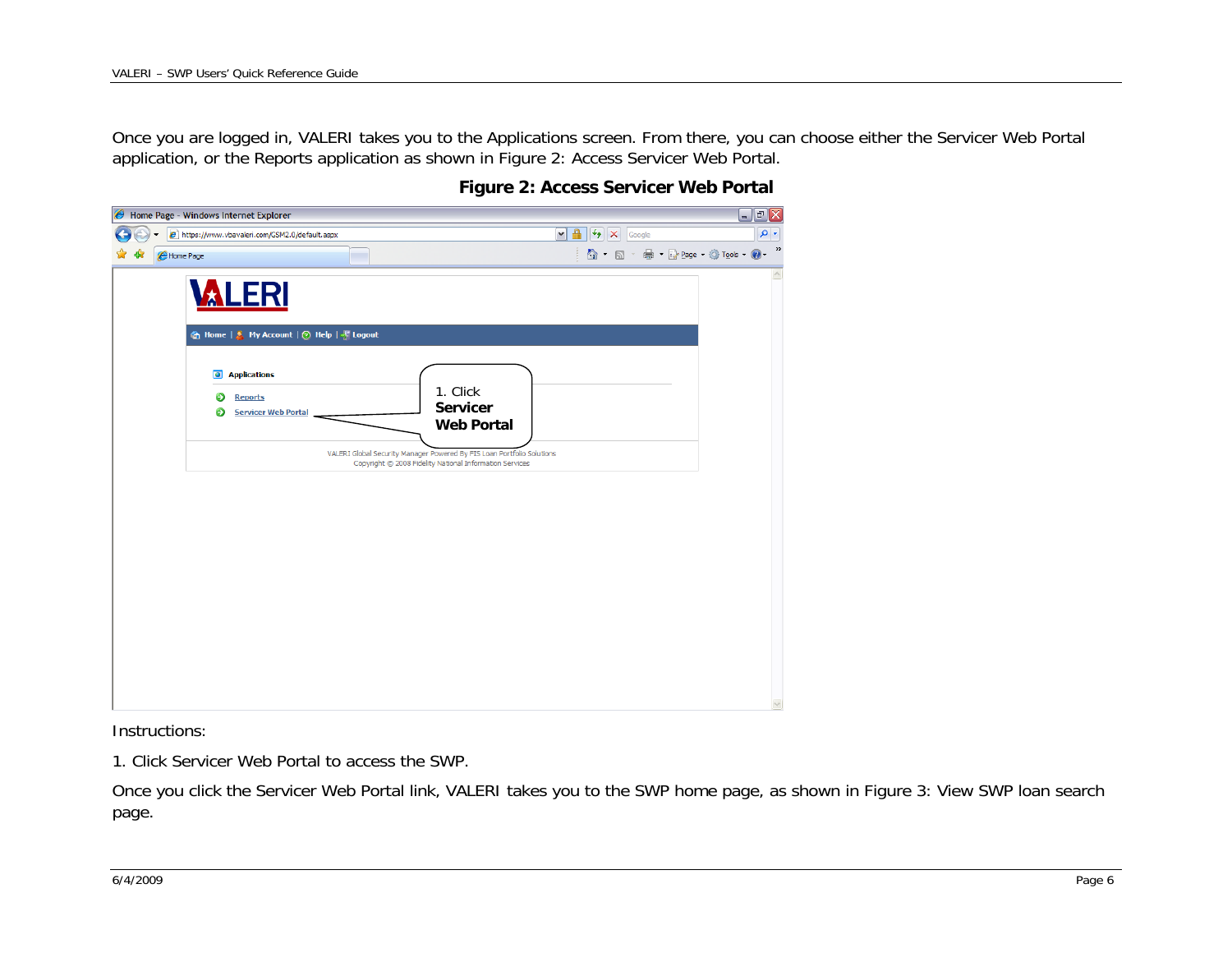**Figure 3: View SWP loan search page** 

<span id="page-6-0"></span>

| $\alpha$<br>$\mathbf{a}$<br>$+$ $\times$<br>https://www.vbavaleri.com/SWP/LoanSearch.aspx<br>$\blacktriangledown$<br>Google<br>$\rightarrow$<br>■ · ☆ Page · ◎ Tools · ●<br>$\cap$ a<br>VALERI Servicer Web Portal<br>$\mathcal{A}^{\mu\nu}$<br><b>Loan Search</b><br>٩<br><b>Quick Search</b><br>u<br>E<br>This screen will allow you to find a loan that is serviced by your organization. To begin, select a search type from the menu below. A<br><b>Servicer Web Portal</b><br>maximum of 100 results will be returned for any search.<br><b>Search Type:</b><br><b>Q</b> Loan Search<br>VA Loan Number<br>$\blacktriangledown$<br><b>Filter by Region:</b><br><b>United States</b><br>$\blacktriangledown$<br><b>B</b> Transfer Loan<br><b>Filter by Status:</b><br>$\blacktriangledown$<br>All Loans<br>-11<br><b>Exit Portal</b><br><b>VA Loan Number:</b><br><b>Lindsay BennettUS</b><br>Search »<br>C Copyright 2008<br>Fidelity National Information Services | VALERI Servicer Web Portal - Windows Internet Explorer |  |  | 回区<br>$-1$ |
|--------------------------------------------------------------------------------------------------------------------------------------------------------------------------------------------------------------------------------------------------------------------------------------------------------------------------------------------------------------------------------------------------------------------------------------------------------------------------------------------------------------------------------------------------------------------------------------------------------------------------------------------------------------------------------------------------------------------------------------------------------------------------------------------------------------------------------------------------------------------------------------------------------------------------------------------------------------------------|--------------------------------------------------------|--|--|------------|
|                                                                                                                                                                                                                                                                                                                                                                                                                                                                                                                                                                                                                                                                                                                                                                                                                                                                                                                                                                          |                                                        |  |  |            |
|                                                                                                                                                                                                                                                                                                                                                                                                                                                                                                                                                                                                                                                                                                                                                                                                                                                                                                                                                                          |                                                        |  |  |            |
|                                                                                                                                                                                                                                                                                                                                                                                                                                                                                                                                                                                                                                                                                                                                                                                                                                                                                                                                                                          |                                                        |  |  |            |

The home page allows you to search for one or more of your VA loans using multiple types of search criteria.

You will not be able to view your loans in VALERI until they are associated to your company. Instructions on how to complete this action are located in Section 3 of this document, "Associate loans in VALERI to your company."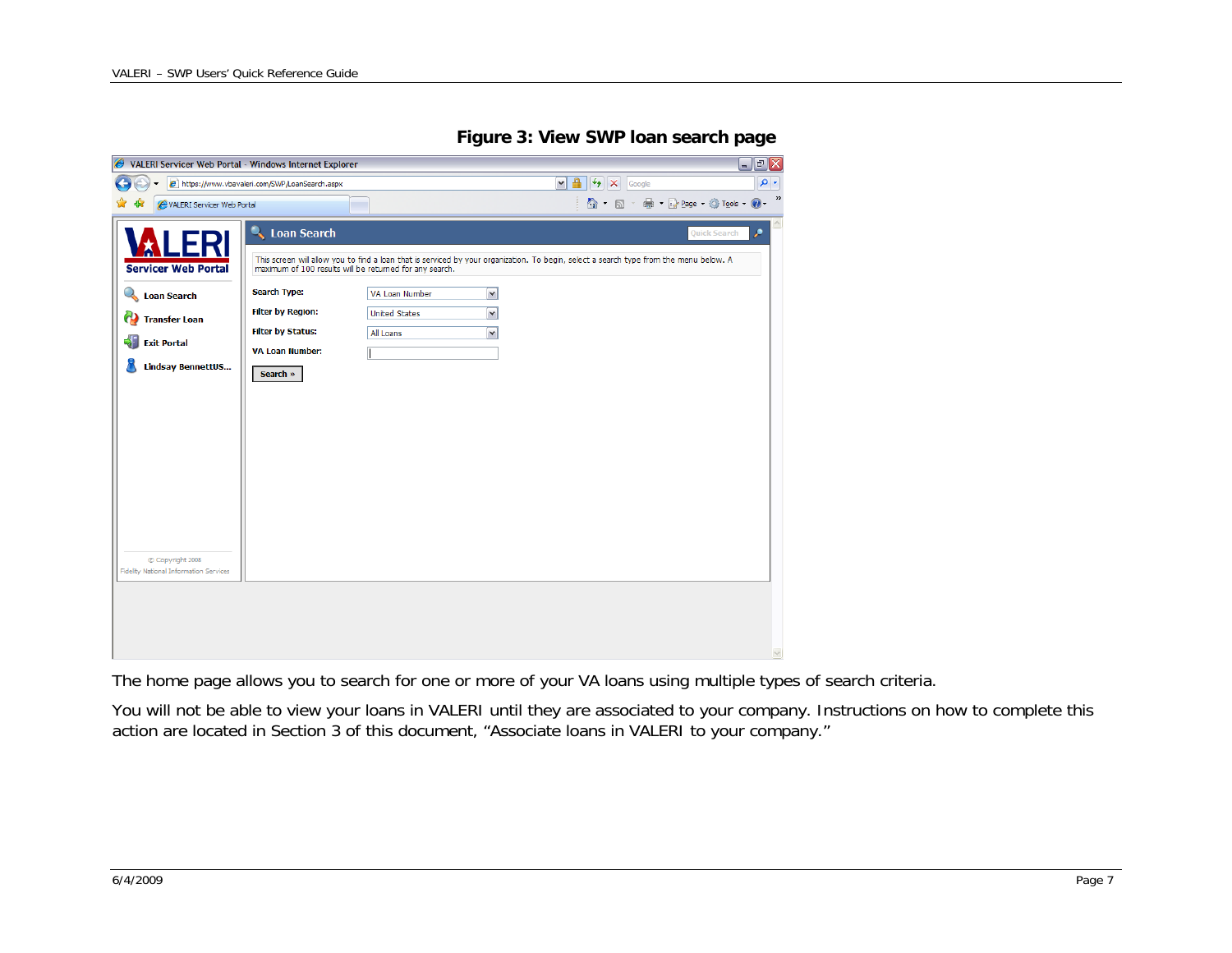### <span id="page-7-0"></span>**3Associate loans in VALERI to your company**

If you use the Servicer Web Portal to report all of your loan servicing events to VA, you will need to perform a one-time action on your go-live date to associate your loans to your company. This lets VALERI know that you are the loan servicer, and will allow you to access the loan as well as report events, upload documents, and file appeals on the loan. If you have not already made arrangements with the VALERI Help Desk to associate your loans to your company, you will need to use the "Transfer Loan" function on the SWP loan search page, as shown in [Figure 4: Access "Transfer Loan" function](#page-7-1).

<span id="page-7-1"></span>

| $\mathbf{v}$ $\mathbf{r}$<br>$+$ $\times$<br>e https://www.vbavaleri.com/SWP/LoanSearch.aspx<br>Google<br>■ · · · · Page · ◎ Tools · ② ·<br>$\wedge$ $\Box$<br>$\mathbf{v}$<br>VALERI Servicer Web Portal<br><b>Q</b> , Loan Search<br>۹<br><b>Quick Search</b><br>LERI                                                                                                                                                                                                                                                                                                                                                                                                                                   |               |
|-----------------------------------------------------------------------------------------------------------------------------------------------------------------------------------------------------------------------------------------------------------------------------------------------------------------------------------------------------------------------------------------------------------------------------------------------------------------------------------------------------------------------------------------------------------------------------------------------------------------------------------------------------------------------------------------------------------|---------------|
|                                                                                                                                                                                                                                                                                                                                                                                                                                                                                                                                                                                                                                                                                                           | $\alpha$      |
|                                                                                                                                                                                                                                                                                                                                                                                                                                                                                                                                                                                                                                                                                                           | $\rightarrow$ |
| This screen will allow you to find a loan that is serviced by your organization. To begin, select a search type from the menu below. A<br><b>Servicer Web Portal</b><br>maximum of 100 results will be returned for any search.<br><b>Search Type:</b><br>$\blacktriangledown$<br>VA Loan Number<br>Loan Search<br><b>Filter by Region:</b><br>$\blacktriangledown$<br><b>United States</b><br>69<br><b>Transfer Loan</b><br><b>Filter by Status:</b><br>$\blacktriangledown$<br>All Loans<br>$\frac{1}{2}$<br><b>Exit Portal</b><br><b>VA Loan Number:</b><br><b>Lindsay BennettUS.</b><br>Search »<br>1. Click<br><b>Transfer</b><br>Loan<br>C Copyright 2008<br>Fidelity National Information Services |               |
|                                                                                                                                                                                                                                                                                                                                                                                                                                                                                                                                                                                                                                                                                                           | $\vee$        |

**Figure 4: Access "Transfer Loan" function**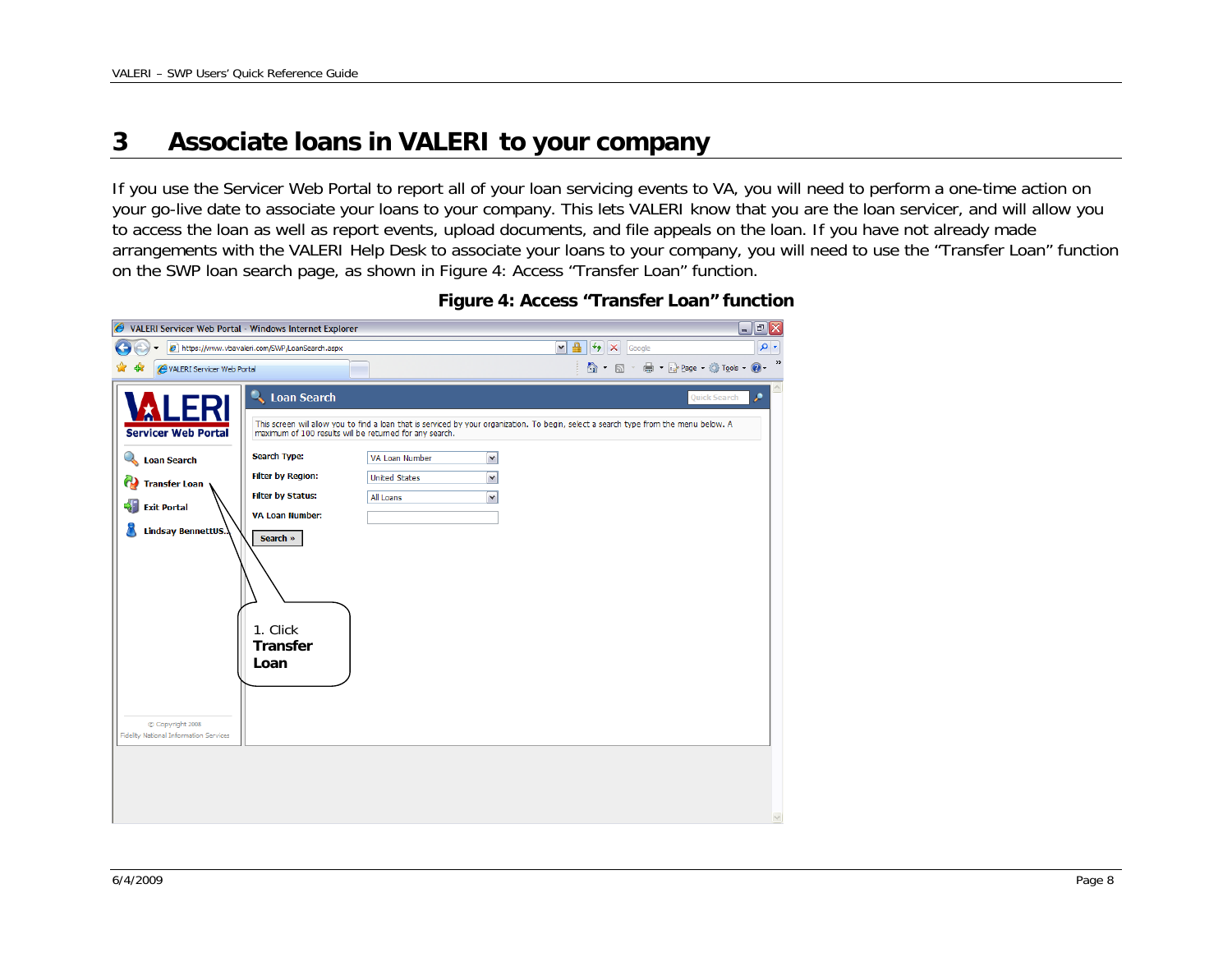### <span id="page-8-0"></span>Instructions:

1. Click the Transfer Loan icon.

When you click the Transfer Loan icon, VALERI takes you to the Transfer Loan Servicing screen. You will need to enter some information about the loan in order to associate the loan to your company, as shown in [Figure 5: Enter loan data required to transfer](#page-8-1)  [a loan](#page-8-1).

<span id="page-8-1"></span>

## **Figure 5: Enter loan data required to transfer a loan**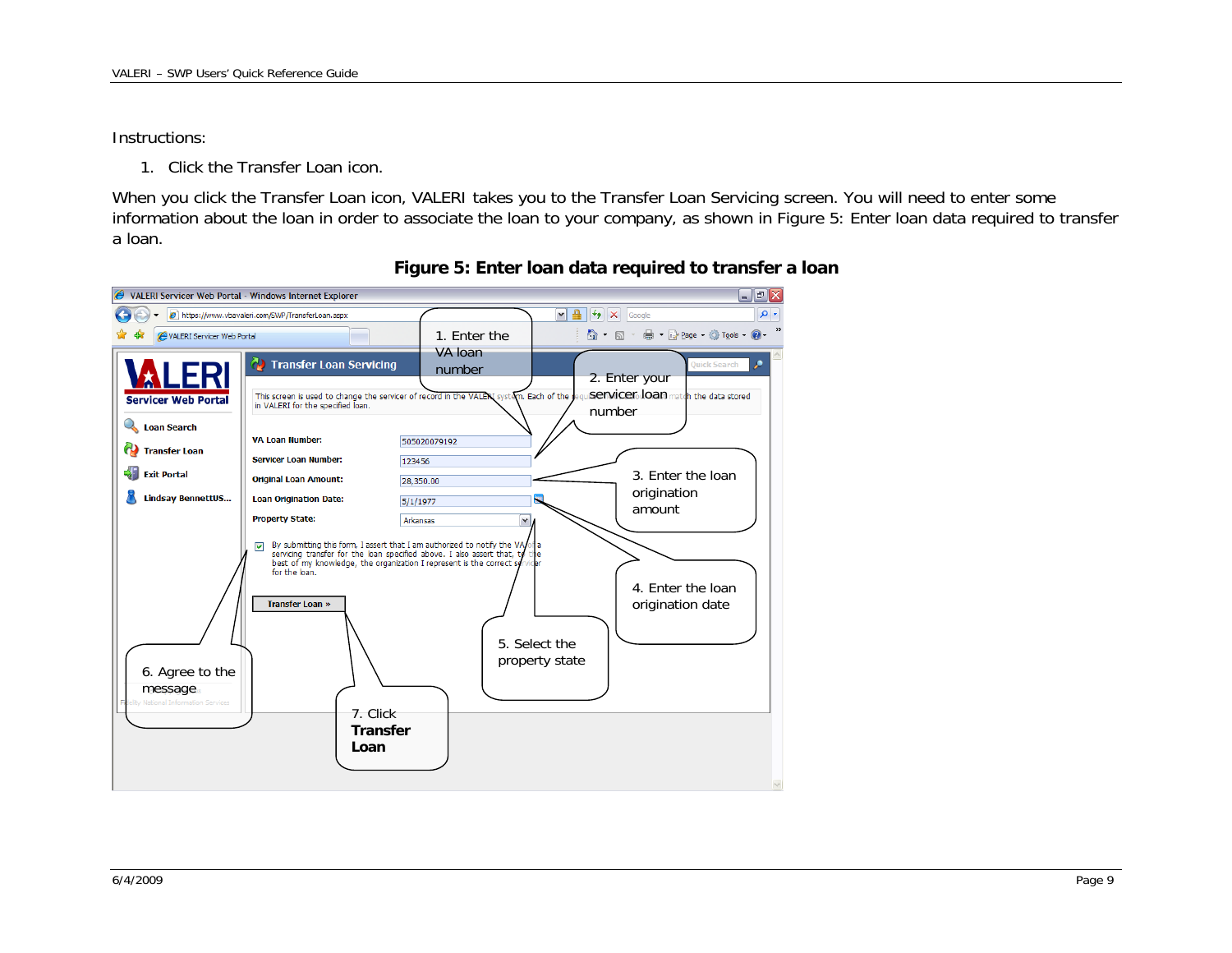Instructions:

- 1. Type the 12-digit VA loan number in the VA Loan Number field.
- 2. Type your servicer loan number in the Servicer Loan Number field.
- 3. Type the original loan amount in the Original Loan Amount field.
- 4. Type the loan origination date in the Loan Origination Date field.
- 5. Select the property state in the Property State drop-down menu.
- 6. Check the box to agree to the statement.
- 7. Click the Transfer Loan button.

When you click the Transfer Loan button, VALERI displays a message indicating that the loan transfer was reported. You have the option to view the loan information for that loan, as shown in [Figure 6: Access loan information after transferring loan](#page-10-1).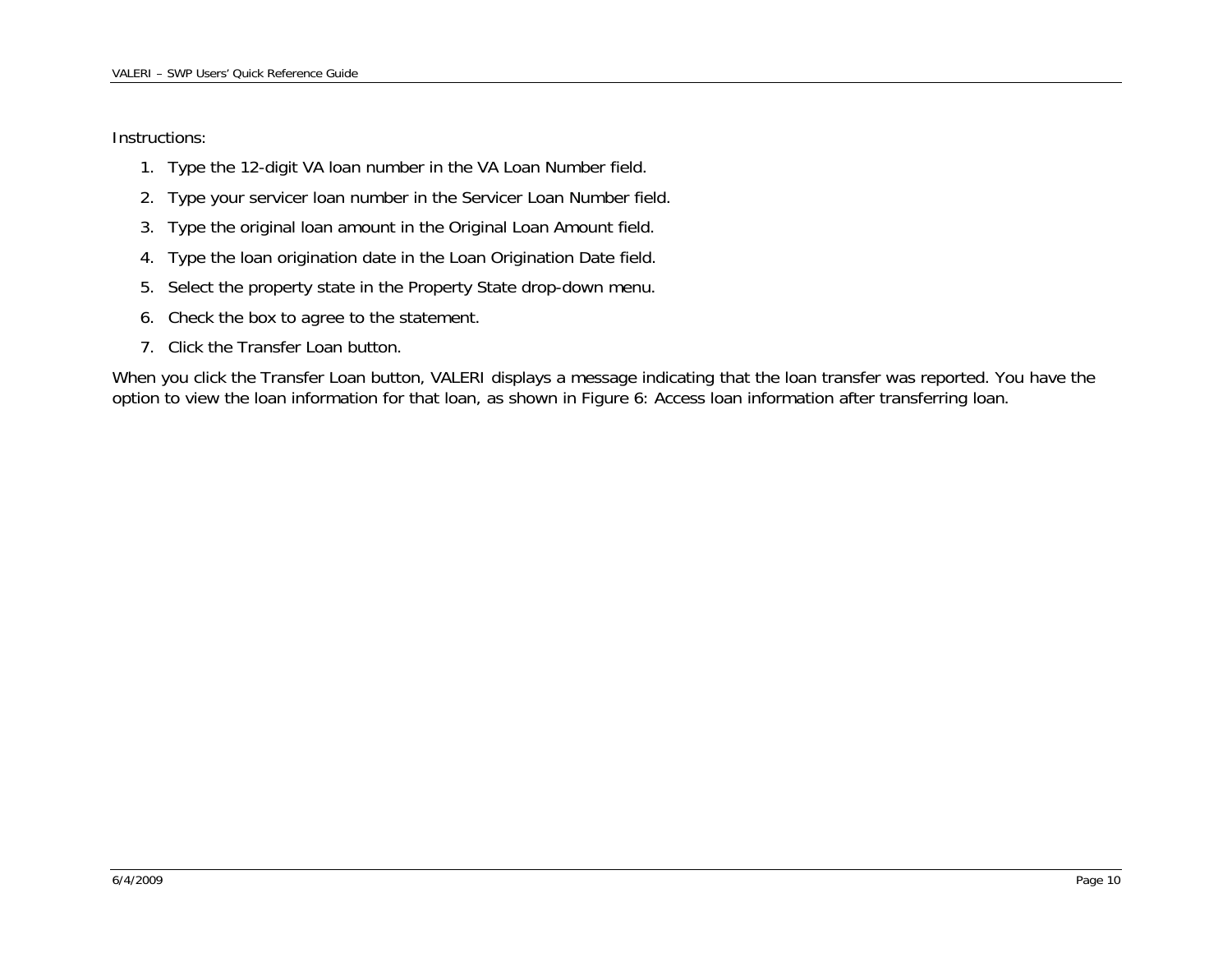<span id="page-10-1"></span><span id="page-10-0"></span>

## **Figure 6: Access loan information after transferring loan**

Instructions:

1. Click the View Loan Info button.

The loan information screen displays information about your loan, including the loan status (guaranty issued or terminated), NOV information, events that have been reported, and the name of the VA technician assigned to the loan, if applicable. To continue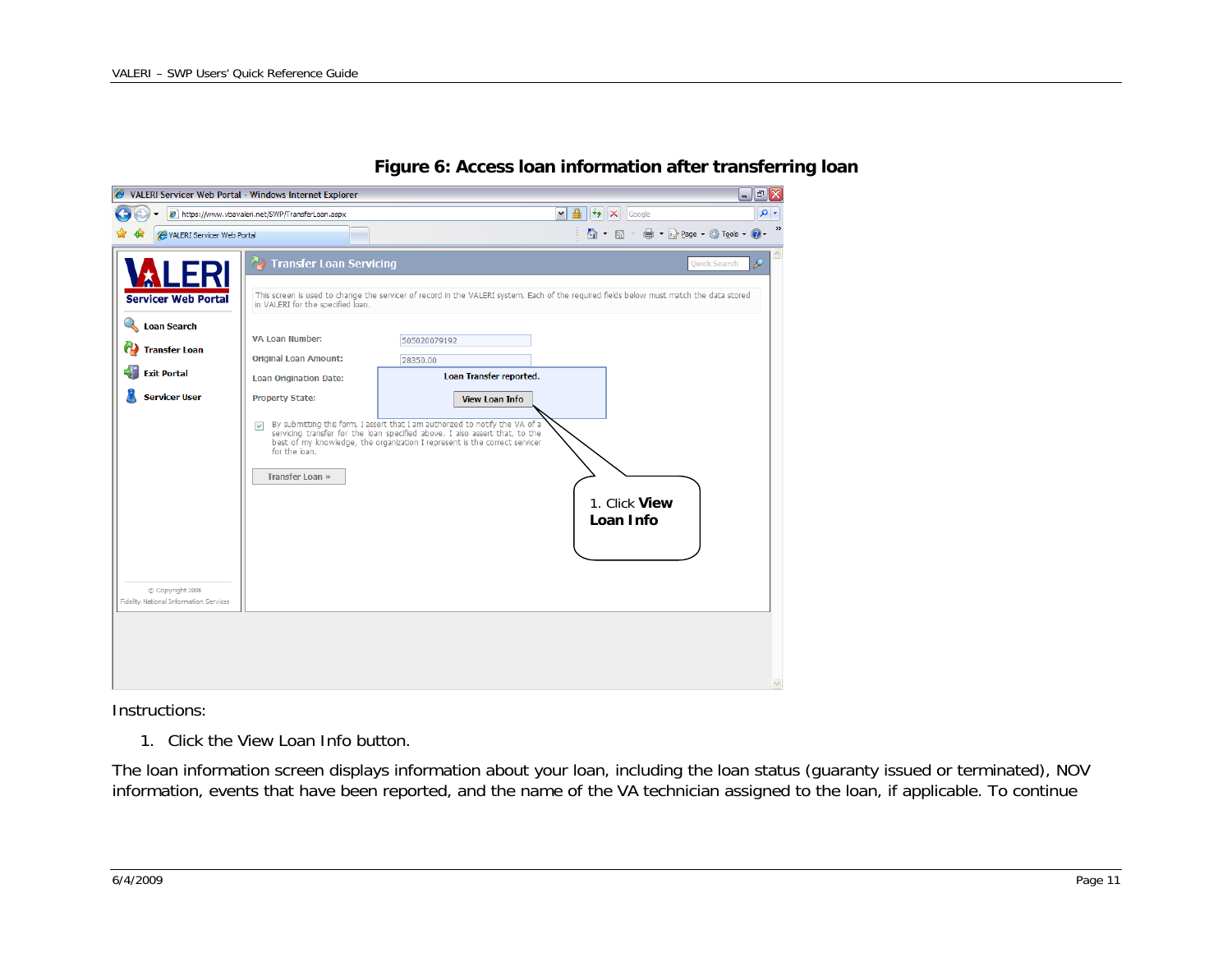<span id="page-11-0"></span>associating the rest of your loans to your company, click the Transfer Loan icon again, as shown in [Figure 7: Return to the Transfer](#page-11-1)  [Loan function](#page-11-1).

<span id="page-11-1"></span>

### **Figure 7: Return to the Transfer Loan function**

Instructions:

1. Click the Transfer Loan icon again to return to the Transfer Loan function and complete the process of associating loans to your company.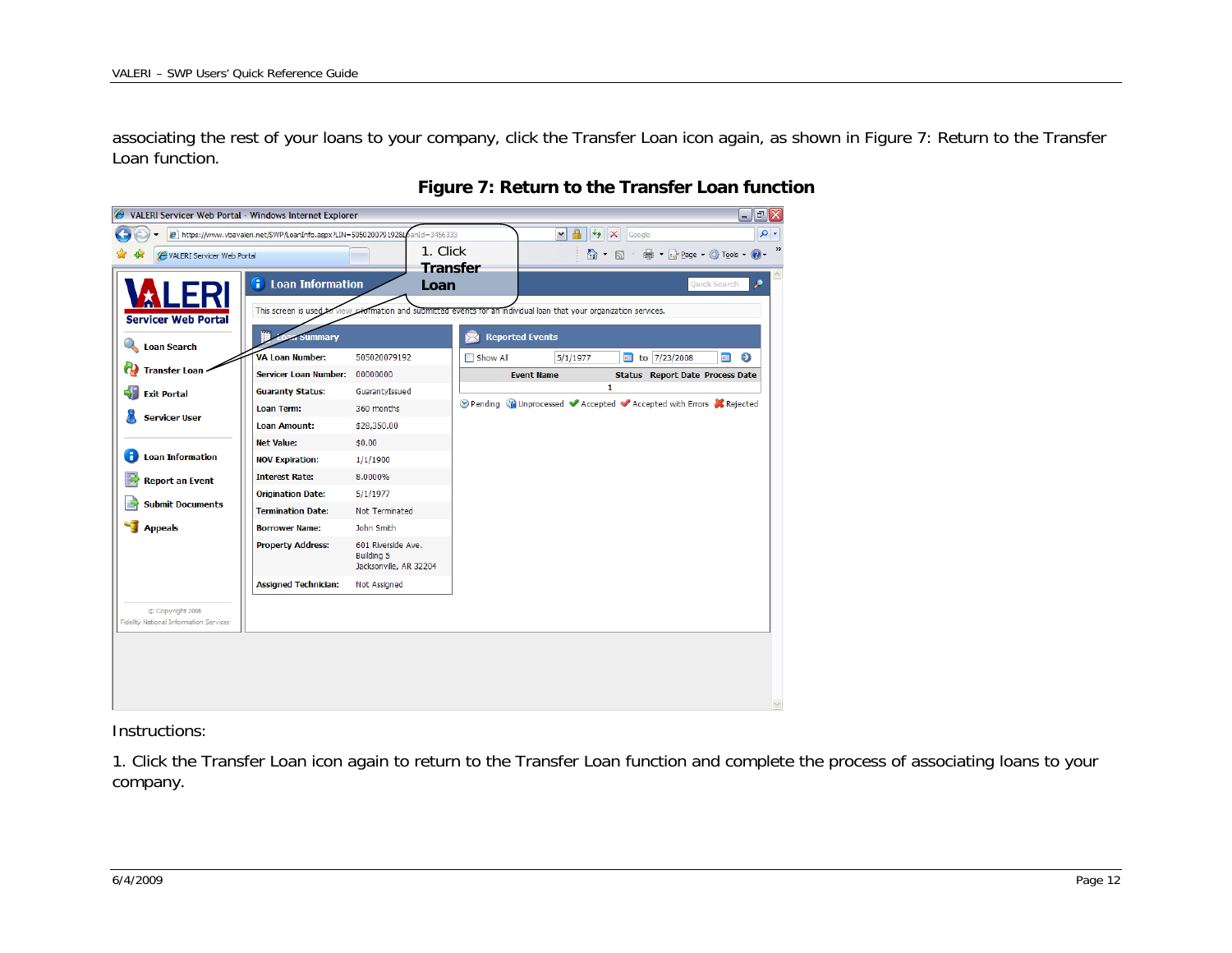### <span id="page-12-0"></span>**4Report necessary events on "Day One"**

On your go-live date, your VA loans will be in VALERI without any events reported on them. VA requires you to report certain necessary events on your go-live date in order to ensure that your loan can be assigned to a technician, if necessary, and appropriate oversight activities can be performed. These events will be reported based on the status of your loan as of your go-live date. The following sections describe the necessary events to be reported on "Day One" for the following loan statuses:

- **Current loans.**
- Reportable defaults (not referred to foreclosure).
- Reportable defaults (and referred to foreclosure).
- Terminated loans (termination not previously reported).
- Terminated loans (termination previously reported).

# **4.1 Current loans**

If your loan is current (i.e. less than 61 days delinquent), you will not need to report any events in VALERI on your go-live date. You will simply need to report events as they occur after your go-live date. For example, if a partial release of security occurs on one of your loans after your go-live date, you will simply report the Partial Release of Security event in the SWP within the regulatory timeframe required for reporting this event.

# **4.2 Reportable defaults (not referred to foreclosure)**

If you have a VA loan that is 61 or more days delinquent, and it has not been referred to foreclosure, you will need to report the Electronic Default Notification (EDN) event to VA on your go-live date. In addition, you may need to report the Bankruptcy Filed event if an obligor on your VA loan filed for bankruptcy and the bankruptcy is still active.

If you are pursuing a loss mitigation option but it has not yet been completed as of your go-live date, you will not need to report any loss mitigation events on your go-live date.

# **4.3 Reportable defaults (referred to foreclosure)**

If you have a VA loan that is 61 or more days delinquent and has been referred to foreclosure, you will need to report the following events in the SWP on your go-live date in the following order: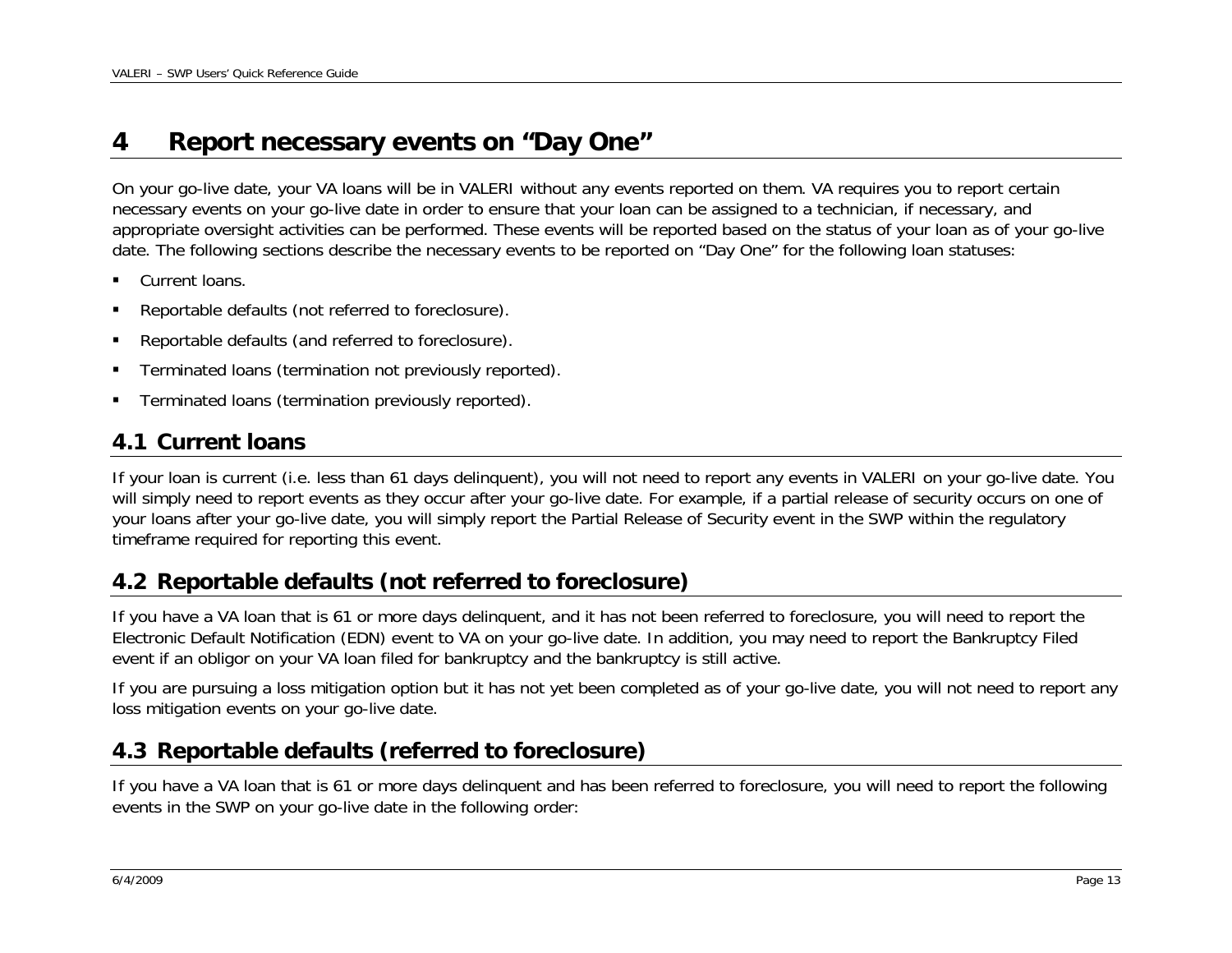- <span id="page-13-0"></span>1. Electronic Default Notification.
- 2. Foreclosure Referral.
- 3. Foreclosure Sale Scheduled (only report this event on your go-live date if the sale is already scheduled as of your go-live date).

# **4.4 Terminated loans (termination not previously reported)**

If one of your VA loans terminated through compromise sale, deed-in-lieu of foreclosure, or foreclosure prior to or on your go-live date, and you did not previously inform VA of the loan termination, you will need to report certain events in the SWP to ensure that the loan is put into a terminated status. You will then be eligible to file your claim electronically in VALERI. The events that will need to be reported in the SWP depend on the termination type:

- Compromise sale.
- Deed-in-lieu of foreclosure.
- Foreclosure.

#### **4.4.1Compromise sale**

If your loan terminated through a compromise sale and you did not previously inform VA of the termination, you will need to report the following events on your go-live date in this order:

- Electronic Default Notification.
- **Compromise Sale Complete.**

Please note that a loan is not considered to be terminated by compromise sale until the settlement date. If you have a compromise sale that is awaiting its settlement date, do not report the Compromise Sale Complete event to VA on your go-live date.

### **4.4.2Deed-in-lieu of foreclosure**

If your loan terminated through a deed-in-lieu of foreclosure and you did not previously inform VA of the termination, you will need to report the following events on your go-live date in this order:

- Electronic Default Notification.
- **-** Deed-in-lieu Complete.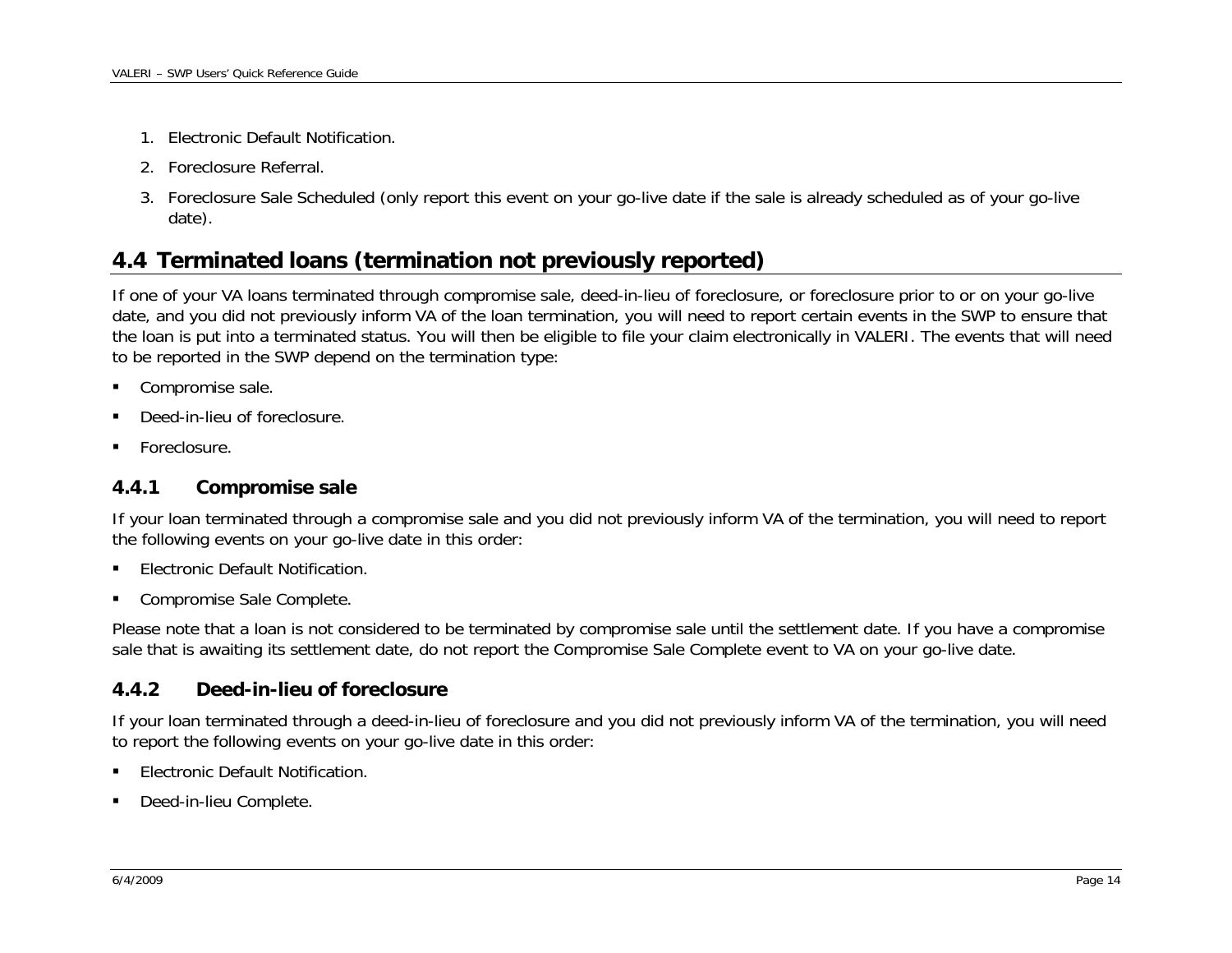<span id="page-14-0"></span>Transfer of Custody (report this event only if you wish to transfer custody of the property to VA).

Please note that under VALERI, a loan is not considered to be terminated by deed-in-lieu until the date you report in the Deed-in-lieu Complete event. The date you report can either be the date the deed was recorded, or the date the deed was submitted for recording. This is a change from the previous VA definition that a deed was considered completed on the date the deed was executed.

#### **4.4.3Foreclosure**

If a foreclosure sale occurred on one of your VA loans and you did not previously inform VA of the sale, you will need to report the following events on your go-live date in this order:

- **Electronic Default Notification.**
- Foreclosure Referral.
- Foreclosure Sale Scheduled.
- Results of Sale.
- Transfer of Custody (report this event only if you wish to transfer custody of the property to VA).

In confirmation/ratification of sale states, you will also need to report the sale confirmation date to VA. This is reported as part of one of the following events:

- Confirmed Sale Date with No Transfer of Custody (report this event only if the confirmation/ratification of sale has already occurred and you do not wish to transfer custody of the property to VA).
- Transfer of Custody (report this event only if the confirmation/ratification of sale has already occurred and you wish to transfer custody of the property to VA).

# **4.5 Terminated loans (termination previously reported)**

For loans that terminated through compromise sale, deed-in-lieu of foreclosure, or foreclosure, and you have already reported the loan termination to VA, you will not need to report any events in the SWP on your go-live date. You will file your claim by submitting a paper claim form with supporting documents. The claim should be sent to the VA regional office of jurisdiction.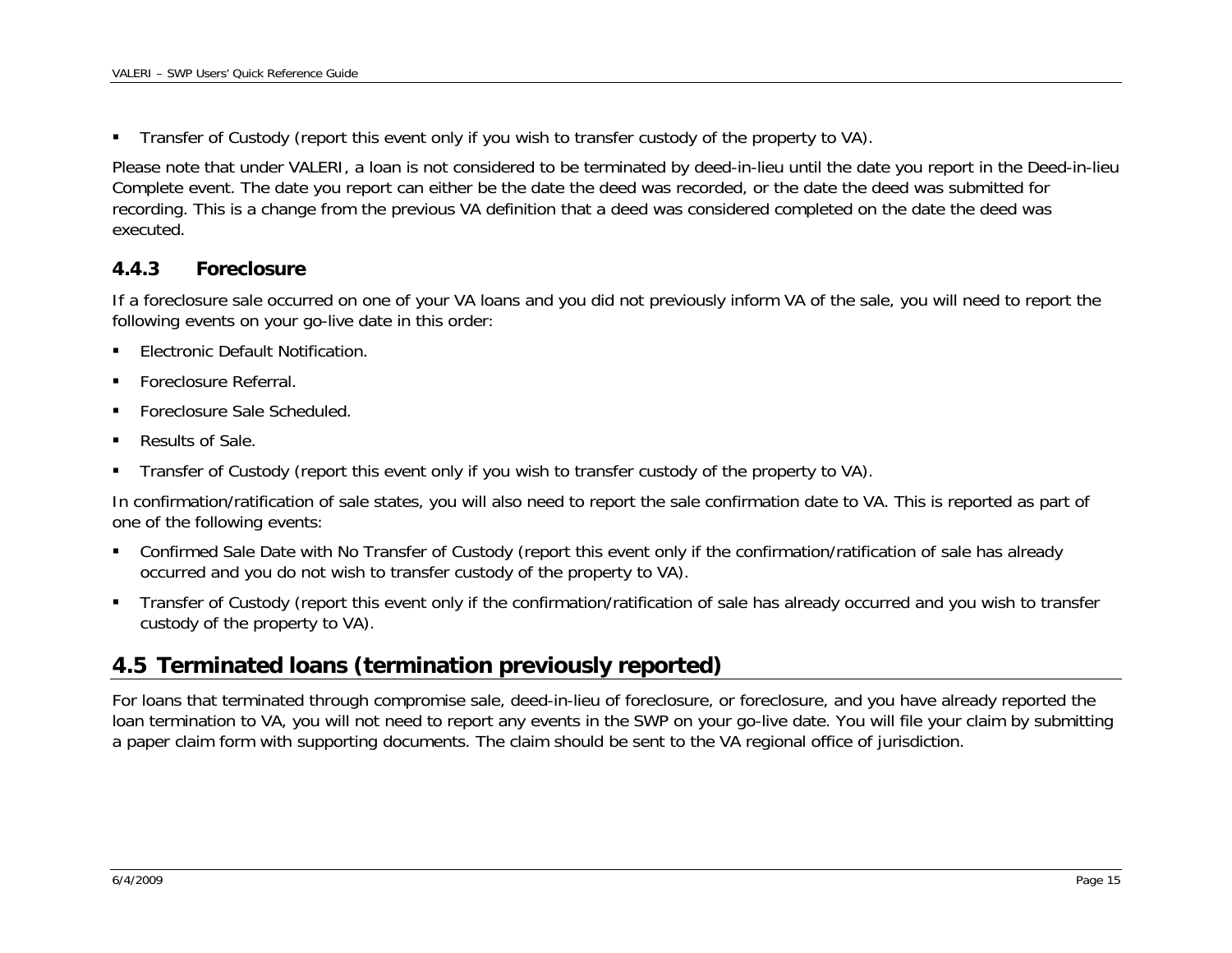### <span id="page-15-0"></span>**5Report events in the SWP after "Day One"**

Once you are live in VALERI, you are subject to the new regulations and event reporting requirements as outlined in 38 CFR 36.4817. Events must be reported within specific timeframes. In addition, VALERI requires events to be reported in a specific logical order in order for the events to process correctly. [Table 1: Event Reporting Timeframes](#page-15-1), describes each event that must be reported to VA, and the timeframe in which you must report the event.

<span id="page-15-1"></span>

| No. | <b>Event Name</b>                             | <b>Event Due Date</b>                                                                                                                                                   |
|-----|-----------------------------------------------|-------------------------------------------------------------------------------------------------------------------------------------------------------------------------|
| 1   | Monthly Loan Status Update                    | By the seventh calendar day of every month, until the loan becomes 61 or more days delinquent                                                                           |
| 2   | Loan Paid in Full                             | By the seventh calendar day of the month following the month in which the loan was paid in full                                                                         |
| 3   | Transfer of Ownership                         | By the seventh calendar day of the month following the month in which the servicer processed a change in ownership                                                      |
| 4   | Release of Liability                          | By the seventh calendar day of the month following the month in which the servicer released the obligor from liability                                                  |
| 5   | Unauthorized Transfer of<br>Ownership         | By the seventh calendar day of the month following the month in which the servicer discovered that the unauthorized<br>transfer occurred                                |
| 6   | Partial Release of Security                   | By the seventh calendar day of the month following the month in which the holder released the lien on a part of the<br>security for the loan pursuant to 38 CFR 36.4827 |
| 7   | Servicing Transfer<br>(transferring servicer) | By the seventh calendar day of the month following the month in which the servicer transferred the loan                                                                 |
| 8   | Servicing Transfer<br>(receiving servicer)    | By the seventh calendar day of the month following the month in which the servicer boarded the new loan                                                                 |
| 9   | Electronic Default<br>Notification            | By the seventh calendar day after the 61st calendar day of delinquency                                                                                                  |
| 10  | <b>Delinquency Status</b>                     | By the seventh calendar day of the month following the month in which the servicer reported the EDN to VA and once per<br>month by the seventh day until default cures  |
| 11  | <b>Contact Information Change</b>             | By the seventh calendar day of the month following the month in which the information changed                                                                           |

## **Table 1: Event Reporting Timeframes**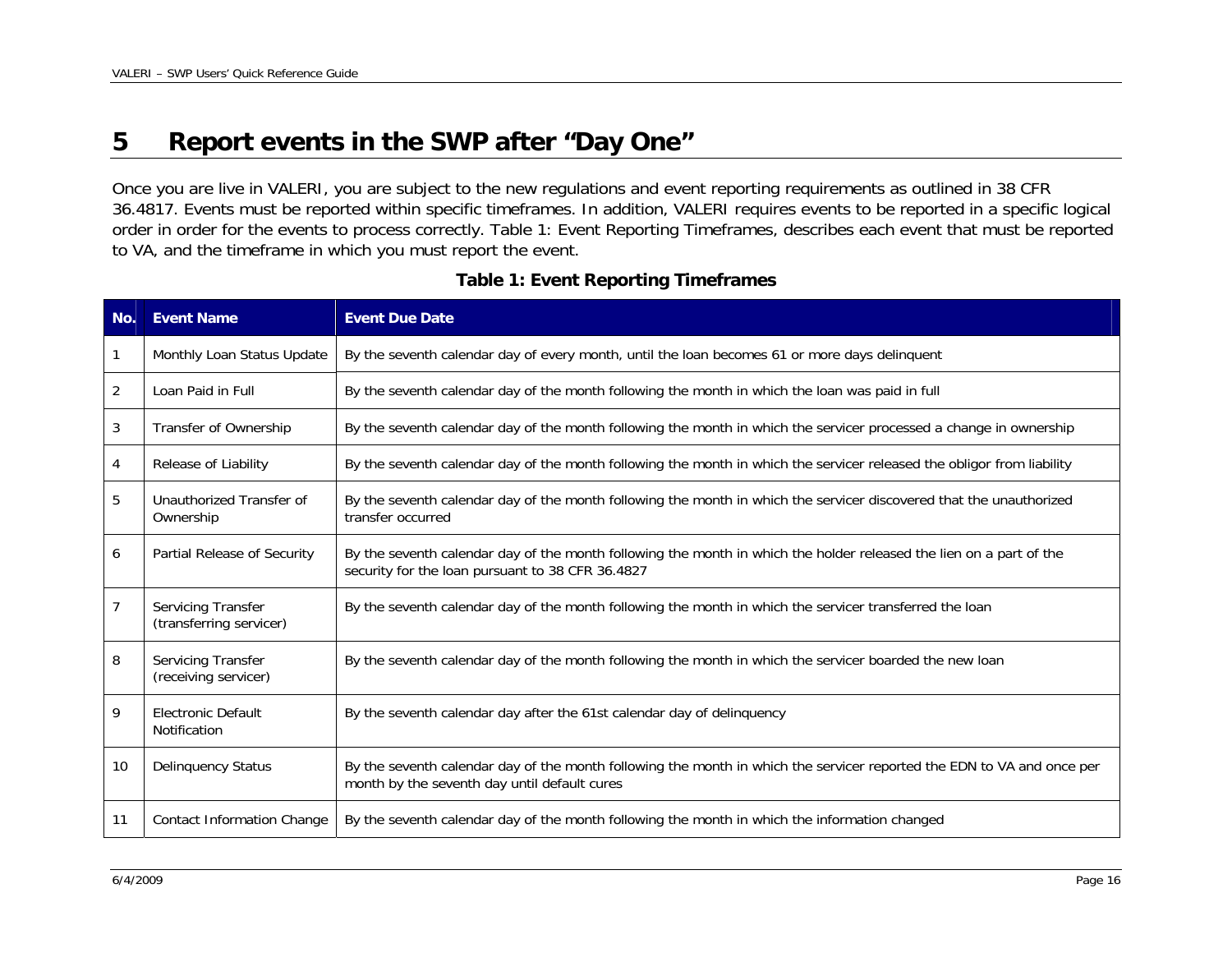| No. | <b>Event Name</b>                            | <b>Event Due Date</b>                                                                                                                               |
|-----|----------------------------------------------|-----------------------------------------------------------------------------------------------------------------------------------------------------|
| 12  | Occupancy Status Change                      | By the seventh calendar day of the month following the month in which there was a change                                                            |
| 13  | <b>Bankruptcy Filed</b>                      | By the seventh calendar day after the servicer discovered that the obligor filed for bankruptcy                                                     |
| 14  | <b>Bankruptcy Update</b>                     | By the seventh calendar day after a significant bankruptcy event has occurred                                                                       |
| 15  | Loss Mitigation Letter Sent                  | By the seventh calendar day of the month following the month in which the servicer sent the loss mitigation letter to the<br>borrower               |
| 16  | Partial Payment Returned                     | By the seventh calendar day of the month following the month that the servicer returned the partial payment to the<br>borrower                      |
| 17  | Default Cured/Loan<br>Reinstated             | By the seventh calendar day of the month following the month in which the default is cured                                                          |
| 18  | Default Reported to Credit<br><b>Bureau</b>  | By the seventh calendar day of the month following the month the servicer reported the default to the credit bureau                                 |
| 19  | <b>Extenuating Property</b><br>Circumstances | By the seventh calendar day of the month following the month in which the servicer discovered that there were extenuating<br>property circumstances |
| 20  | Repayment Plan Approved                      | By the seventh calendar day of the month following the month in which the servicer approved the repayment plan                                      |
| 21  | Special Forbearance<br>Approved              | By the seventh calendar day of the month following the month in which the servicer approved the special forbearance<br>agreement                    |
| 22  | Loan Modification Approved                   | By the seventh calendar day of the month following the month in which the servicer approved the loan modification                                   |
| 23  | Loan Modification Complete                   | By the seventh calendar day of the month following the month in which the servicer and borrower executed the loan<br>modification agreement         |
| 24  | Compromise Sale Complete                     | By the seventh calendar day of the month following the month in which the compromise sale closed                                                    |
| 25  | Deed-in-lieu Complete                        | By the seventh calendar day after the day in which the deed-in-lieu was recorded or the day in which the deed was<br>submitted for recording        |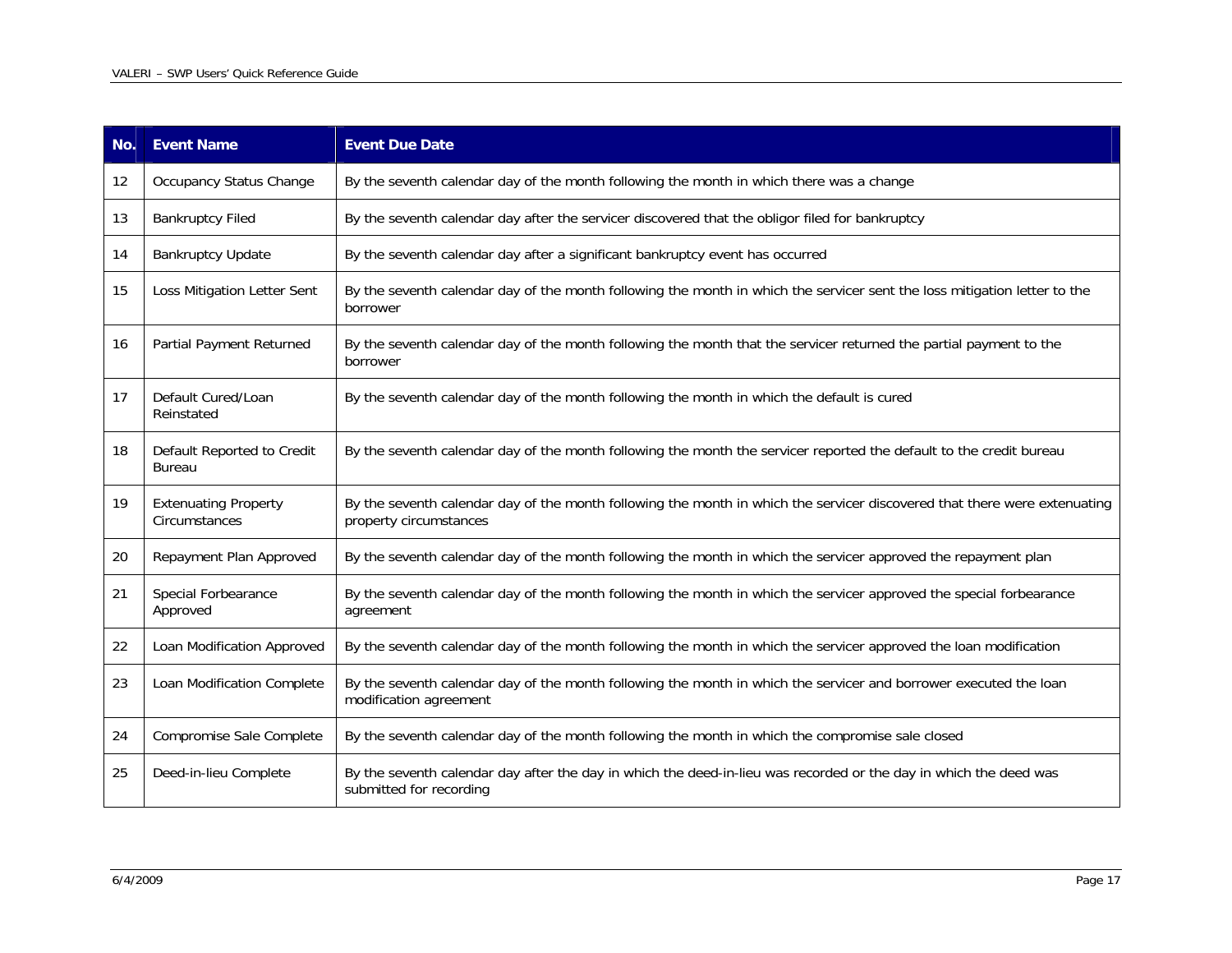| No. | <b>Event Name</b>                                  | <b>Event Due Date</b>                                                                                                                                                                              |
|-----|----------------------------------------------------|----------------------------------------------------------------------------------------------------------------------------------------------------------------------------------------------------|
| 26  | Foreclosure Referral                               | By the seventh calendar day after the day the servicer refers the case to a foreclosure attorney                                                                                                   |
| 27  | Foreclosure Sale Scheduled                         | By the seventh calendar day after the day the foreclosure sale was scheduled                                                                                                                       |
| 28  | Results of Sale                                    | By the seventh calendar day after the sale                                                                                                                                                         |
| 29  | <b>Transfer of Custody</b>                         | By the 15th calendar day after loan termination (for foreclosure and deed-in-lieu of foreclosure only)                                                                                             |
| 30  | Improper Transfer of<br>Custody                    | By the seventh calendar day after the day the servicer discovered that the transfer of custody to VA was improper                                                                                  |
| 31  | Invalid Sale Results                               | By the seventh calendar day after the day the servicer discovered that the foreclosure sale was invalid                                                                                            |
| 32  | Confirmed sale date with no<br>transfer of custody | By the seventh calendar day after the sale is confirmed and the servicer is not transferring custody of the property to VA.<br>Event is reported only in confirmation/ratification of sale states. |
| 33  | Basic claim information                            | By the 365th calendar day after loan termination, or 60 calendar days after the refund approval date                                                                                               |
| 34  | Refunding settlement                               | By the 60th calendar day after the refund approval date                                                                                                                                            |

Events must also be reported in a logical order. This prevents event rejections and ensures that an accurate record of events on your loan can be captured in VALERI. [Table 2: Event Reporting Guide for All Loans](#page-18-1), outlines the logical order of events and will be a good reference when you are attempting to report an event in the Servicer Web Portal. This will be a helpful reference for you going forward when you need to report an event.

For example, if you have a foreclosure sale that occurs one week after your go-live date, you will need to report the Results of Sale event to VA. Using Table 2, you can access the Results of Sale event under the column titled "Event Servicer Wants to Report." Then, simply scroll over to the column "Terminated, VA has Not Acquired the Property" since that is the current status of your loan. You will see all of the events that need to be report prior to the Results of Sale event (Electronic Default Notification, Foreclosure Referral, Foreclosure Sale Scheduled). Therefore, you will want to check the loan's information on the SWP to see if these events have already been reported and if not, report them before you report the Results of Sale event.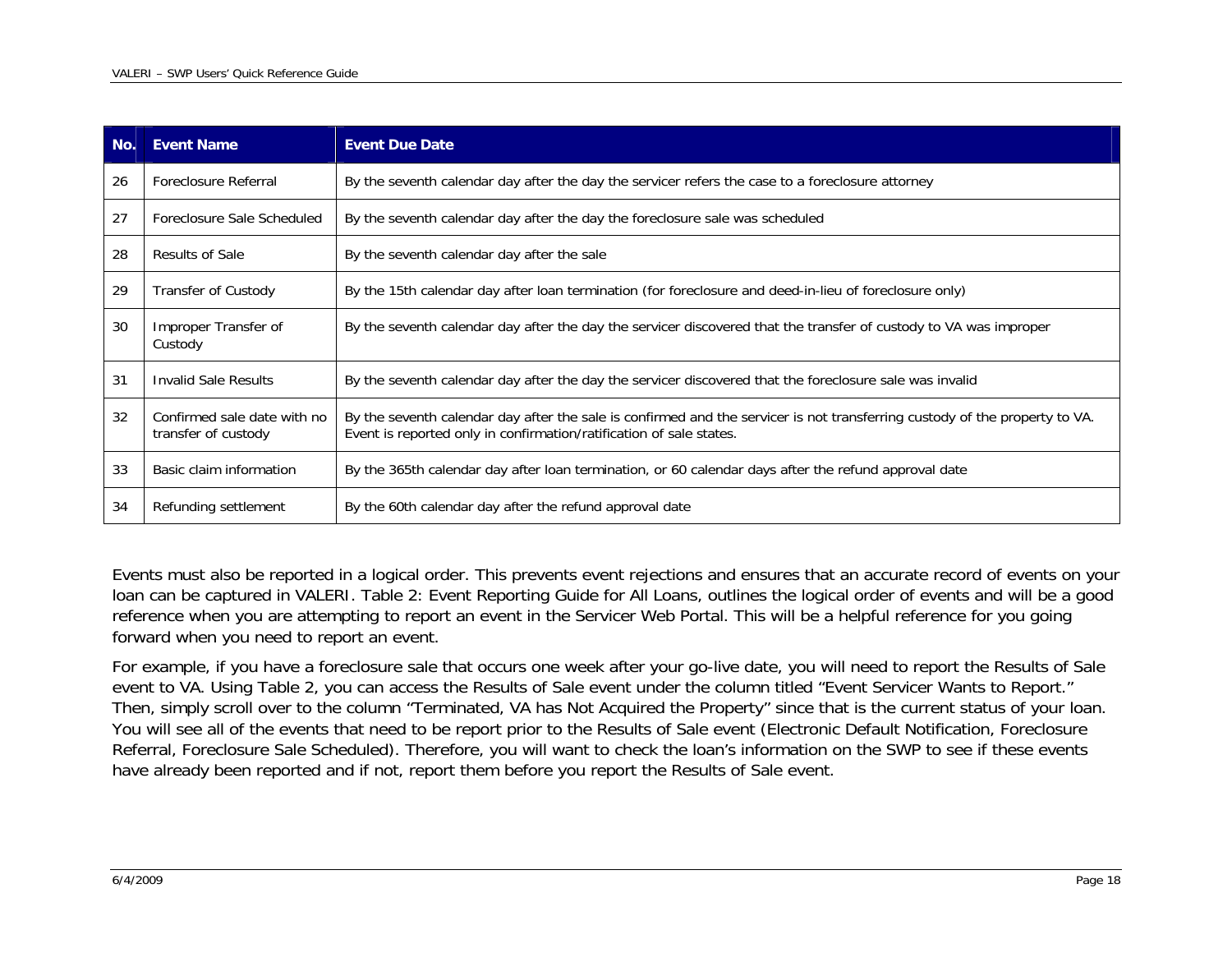<span id="page-18-1"></span><span id="page-18-0"></span>

| <b>Event Servicer Wants</b>                  | <b>Stage of the Loan</b>                                                                         |                                                                                                                |                                                                                                                                 |                                                                         |                                                                 |  |
|----------------------------------------------|--------------------------------------------------------------------------------------------------|----------------------------------------------------------------------------------------------------------------|---------------------------------------------------------------------------------------------------------------------------------|-------------------------------------------------------------------------|-----------------------------------------------------------------|--|
| to Report                                    | <b>Not A Reportable</b><br><b>Default</b>                                                        | <b>Reportable Default,</b><br><b>Not Referred to</b><br><b>Foreclosure</b>                                     | <b>Reportable Default,</b><br><b>Referred to</b><br><b>Foreclosure</b>                                                          | <b>Terminated, VA Has</b><br><b>Not Acquired the</b><br><b>Property</b> | <b>Terminated, VA</b><br><b>Acquired the</b><br><b>Property</b> |  |
| Monthly Loan Status<br>Update                | Monthly Loan Status<br>Update                                                                    | N/A                                                                                                            | N/A                                                                                                                             | N/A                                                                     | N/A                                                             |  |
| Loan Paid in Full                            | Loan Paid in Full                                                                                | Loan Paid in Full                                                                                              | Loan Paid in Full                                                                                                               | N/A                                                                     | N/A                                                             |  |
| Transfer of Ownership*                       | Transfer of Ownership                                                                            | N/A                                                                                                            | N/A                                                                                                                             | N/A                                                                     | N/A                                                             |  |
| Release of Liability*                        | Release of Liability                                                                             | N/A                                                                                                            | N/A                                                                                                                             | N/A                                                                     | N/A                                                             |  |
| Partial Release of<br>Security               | Partial Release of<br>Security                                                                   | <b>EDN</b><br>Partial Release of<br>Security                                                                   | EDN<br>Foreclosure Referral<br>Partial Release of<br>Security                                                                   | N/A                                                                     | N/A                                                             |  |
| <b>Unauthorized Transfer</b><br>of Ownership | <b>Unauthorized Transfer</b><br>of Ownership (report by<br>telephone, e-mail, fax,<br>or letter) | <b>EDN</b><br><b>Unauthorized Transfer</b><br>of Ownership (report by<br>telephone, e-mail, fax,<br>or letter) | <b>EDN</b><br>Foreclosure Referral<br>Unauthorized Transfer<br>of Ownership (report by<br>telephone, e-mail, fax,<br>or letter) | N/A                                                                     | N/A                                                             |  |
| Electronic Default<br>Notification (EDN)     | N/A                                                                                              | <b>EDN</b>                                                                                                     | <b>EDN</b>                                                                                                                      | N/A                                                                     | N/A                                                             |  |

## **Table 2: Event Reporting Guide for All Loans**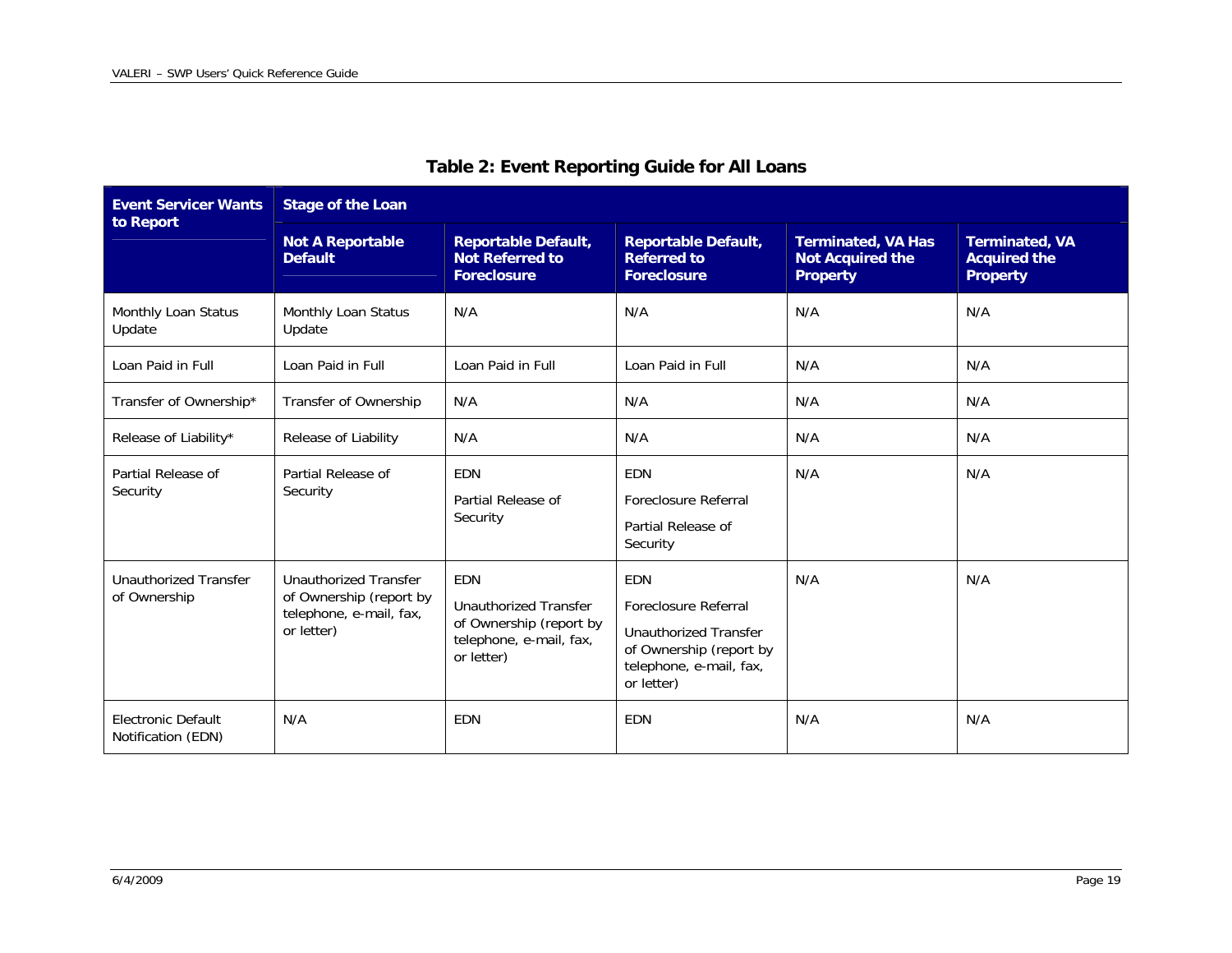| <b>Event Servicer Wants</b><br>to Report      | <b>Stage of the Loan</b>                  |                                                                            |                                                                                     |                                                                         |                                                                 |  |
|-----------------------------------------------|-------------------------------------------|----------------------------------------------------------------------------|-------------------------------------------------------------------------------------|-------------------------------------------------------------------------|-----------------------------------------------------------------|--|
|                                               | <b>Not A Reportable</b><br><b>Default</b> | <b>Reportable Default,</b><br><b>Not Referred to</b><br><b>Foreclosure</b> | <b>Reportable Default,</b><br><b>Referred to</b><br><b>Foreclosure</b>              | <b>Terminated, VA Has</b><br><b>Not Acquired the</b><br><b>Property</b> | <b>Terminated, VA</b><br><b>Acquired the</b><br><b>Property</b> |  |
| Servicing Transfer<br>(transferring servicer) | N/A                                       | EDN<br>Servicing Transfer<br>(transferring servicer)                       | <b>EDN</b><br>Foreclosure Referral<br>Servicing Transfer<br>(transferring servicer) | N/A                                                                     | N/A                                                             |  |
| Servicing Transfer<br>(receiving servicer)    | N/A                                       | Servicing Transfer<br>(receiving servicer)                                 | Servicing Transfer<br>(receiving servicer)                                          | N/A                                                                     | N/A                                                             |  |
| Delinquency Status                            | N/A                                       | <b>EDN</b><br><b>Delinquency Status</b>                                    | <b>EDN</b><br>Foreclosure Referral<br><b>Delinquency Status</b>                     | N/A                                                                     | N/A                                                             |  |
| Contact Information<br>Change                 | N/A                                       | <b>EDN</b><br>Contact Information<br>Change                                | EDN<br>Foreclosure Referral<br><b>Contact Information</b><br>Change                 | N/A                                                                     | N/A                                                             |  |
| <b>Occupancy Status</b><br>Change             | N/A                                       | EDN<br><b>Occupancy Status</b><br>Change                                   | EDN<br>Foreclosure Referral<br><b>Occupancy Status</b><br>Change                    | N/A                                                                     | N/A                                                             |  |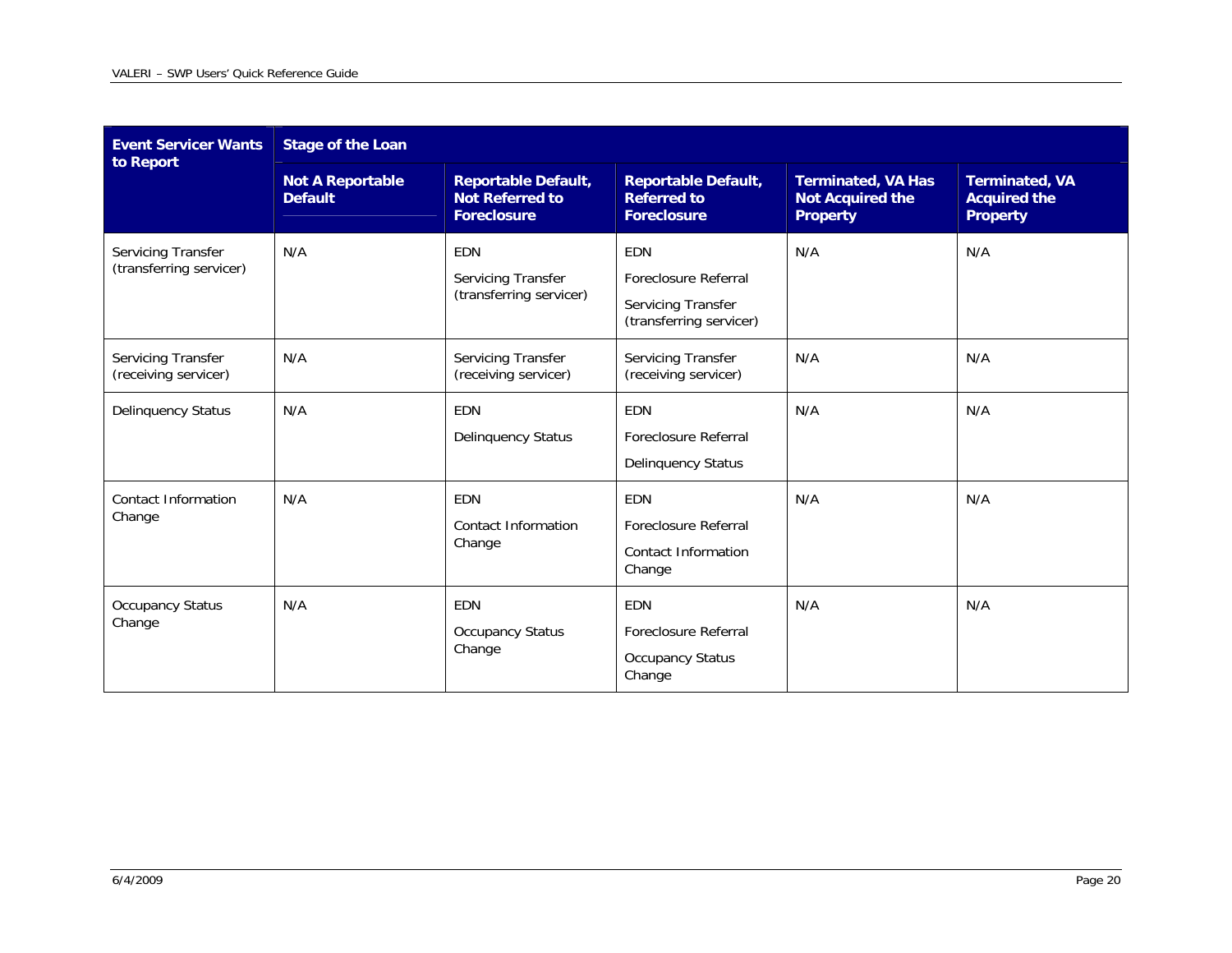| <b>Event Servicer Wants</b> | <b>Stage of the Loan</b>                                                                                                                      |                                                                     |                                                                        |                                                                                                                   |                                                                                                                                                                                                                                                                                                                                                                               |  |
|-----------------------------|-----------------------------------------------------------------------------------------------------------------------------------------------|---------------------------------------------------------------------|------------------------------------------------------------------------|-------------------------------------------------------------------------------------------------------------------|-------------------------------------------------------------------------------------------------------------------------------------------------------------------------------------------------------------------------------------------------------------------------------------------------------------------------------------------------------------------------------|--|
| to Report                   | <b>Not A Reportable</b><br><b>Default</b>                                                                                                     | <b>Reportable Default,</b><br><b>Not Referred to</b><br>Foreclosure | <b>Reportable Default,</b><br><b>Referred to</b><br><b>Foreclosure</b> | <b>Terminated, VA Has</b><br><b>Not Acquired the</b><br><b>Property</b>                                           | <b>Terminated, VA</b><br><b>Acquired the</b><br><b>Property</b>                                                                                                                                                                                                                                                                                                               |  |
| <b>Bankruptcy Filed</b>     | N/A<br>If bankruptcy is filed<br>prior to the reportable<br>default period, the<br>Bankruptcy Filed event<br>must be reported with<br>the EDN | <b>EDN</b><br><b>Bankruptcy Filed</b>                               | <b>EDN</b><br>Foreclosure Referral<br><b>Bankruptcy Filed</b>          | <b>EDN</b><br>Foreclosure Referral<br>Foreclosure Sale<br>Scheduled<br>Results of Sale<br><b>Bankruptcy Filed</b> | Note: If VA acquired the<br>property before the loan<br>migrated into VALERI,<br>the predecessor events<br>should not be reported.<br>EDN<br>Foreclosure Referral<br>Foreclosure Sale<br>Scheduled<br><b>Results of Sale</b><br>Transfer of Custody<br><b>Bankruptcy Filed</b><br><b>or</b><br>EDN<br>Deed-in-lieu Complete<br>Transfer of Custody<br><b>Bankruptcy Filed</b> |  |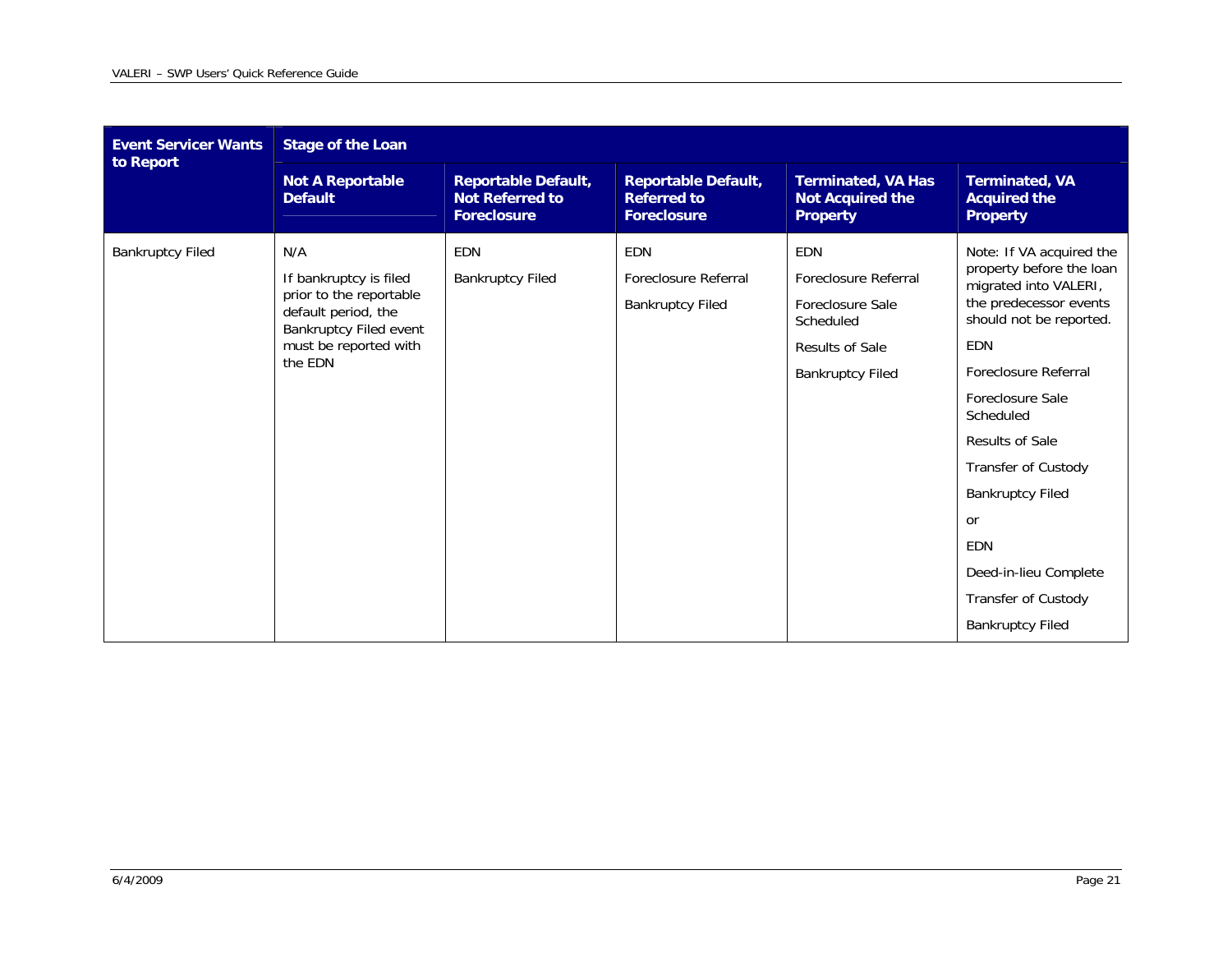| <b>Event Servicer Wants</b><br>to Report | <b>Stage of the Loan</b>                  |                                                                            |                                                                                           |                                                                                                                                                      |                                                                                                                                                                                                                                                                                                                                                                                                                                                  |  |  |
|------------------------------------------|-------------------------------------------|----------------------------------------------------------------------------|-------------------------------------------------------------------------------------------|------------------------------------------------------------------------------------------------------------------------------------------------------|--------------------------------------------------------------------------------------------------------------------------------------------------------------------------------------------------------------------------------------------------------------------------------------------------------------------------------------------------------------------------------------------------------------------------------------------------|--|--|
|                                          | <b>Not A Reportable</b><br><b>Default</b> | <b>Reportable Default,</b><br><b>Not Referred to</b><br><b>Foreclosure</b> | <b>Reportable Default,</b><br><b>Referred to</b><br><b>Foreclosure</b>                    | <b>Terminated, VA Has</b><br><b>Not Acquired the</b><br><b>Property</b>                                                                              | <b>Terminated, VA</b><br><b>Acquired the</b><br><b>Property</b>                                                                                                                                                                                                                                                                                                                                                                                  |  |  |
| <b>Bankruptcy Update</b>                 | N/A                                       | <b>EDN</b><br><b>Bankruptcy Filed</b><br><b>Bankruptcy Update</b>          | <b>EDN</b><br>Foreclosure Referral<br><b>Bankruptcy Filed</b><br><b>Bankruptcy Update</b> | <b>EDN</b><br>Foreclosure Referral<br>Foreclosure Sale<br>Scheduled<br><b>Results of Sale</b><br><b>Bankruptcy Filed</b><br><b>Bankruptcy Update</b> | Note: If VA acquired the<br>property before the loan<br>migrated into VALERI,<br>the only predecessor<br>event is Bankruptcy<br>Filed.<br><b>EDN</b><br>Foreclosure Referral<br>Foreclosure Sale<br>Scheduled<br><b>Results of Sale</b><br>Transfer of Custody<br><b>Bankruptcy Filed</b><br><b>Bankruptcy Update</b><br><b>or</b><br>EDN<br>Deed-in-lieu Complete<br>Transfer of Custody<br><b>Bankruptcy Filed</b><br><b>Bankruptcy Update</b> |  |  |
| Loss Mitigation Letter<br>Sent           | N/A                                       | N/A                                                                        | N/A                                                                                       | N/A                                                                                                                                                  | N/A                                                                                                                                                                                                                                                                                                                                                                                                                                              |  |  |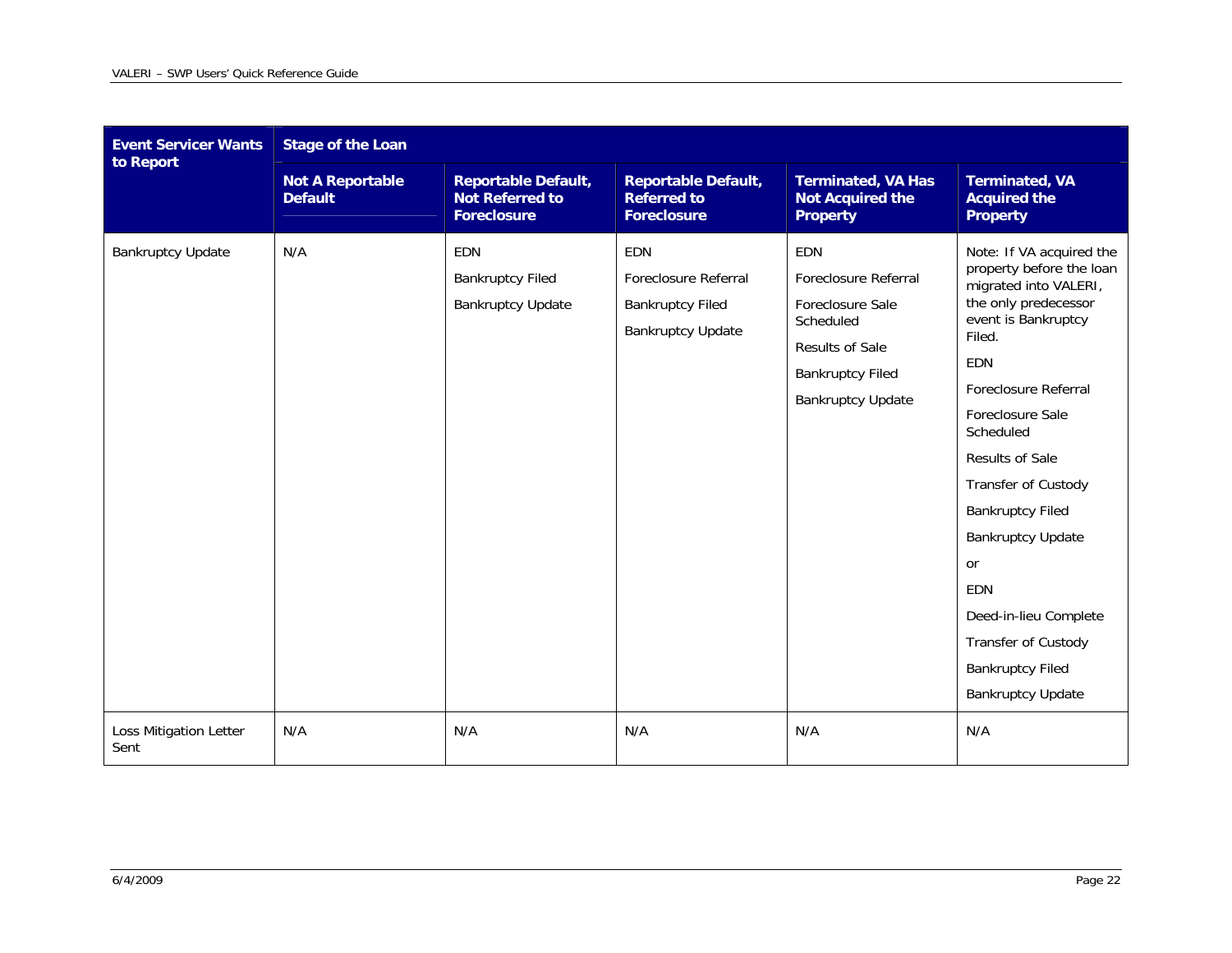| <b>Event Servicer Wants</b><br>to Report     | <b>Stage of the Loan</b>                                                                         |                                                                                                                |                                                                                                                                        |                                                                         |                                                                 |  |  |
|----------------------------------------------|--------------------------------------------------------------------------------------------------|----------------------------------------------------------------------------------------------------------------|----------------------------------------------------------------------------------------------------------------------------------------|-------------------------------------------------------------------------|-----------------------------------------------------------------|--|--|
|                                              | <b>Not A Reportable</b><br><b>Default</b>                                                        | <b>Reportable Default,</b><br><b>Not Referred to</b><br><b>Foreclosure</b>                                     | <b>Reportable Default,</b><br><b>Referred to</b><br><b>Foreclosure</b>                                                                 | <b>Terminated, VA Has</b><br><b>Not Acquired the</b><br><b>Property</b> | <b>Terminated, VA</b><br><b>Acquired the</b><br><b>Property</b> |  |  |
| Partial Payment<br>Returned                  | N/A                                                                                              | EDN<br>Partial Payment<br>Returned                                                                             | EDN<br>Foreclosure Referral<br>Partial Payment<br>Returned                                                                             | N/A                                                                     | N/A                                                             |  |  |
| Default Cured/Loan<br>Reinstated             | N/A                                                                                              | <b>EDN</b><br>Default Cured/Loan<br>Reinstated                                                                 | <b>EDN</b><br>Foreclosure Referral<br>Default Cured/Loan<br>Reinstated                                                                 | N/A                                                                     | N/A                                                             |  |  |
| Default Reported to<br>Credit Bureau         | N/A                                                                                              | EDN<br>Default Reported to<br>Credit Bureau                                                                    | EDN<br>Foreclosure Referral<br>Default Reported to<br>Credit Bureau                                                                    | N/A                                                                     | N/A                                                             |  |  |
| <b>Extenuating Property</b><br>Circumstances | <b>Extenuating Property</b><br>Circumstances (report<br>by telephone, e-mail,<br>fax, or letter) | <b>EDN</b><br><b>Extenuating Property</b><br>Circumstances (report<br>by telephone, e-mail,<br>fax, or letter) | <b>EDN</b><br>Foreclosure Referral<br><b>Extenuating Property</b><br>Circumstances (report<br>by telephone, e-mail,<br>fax, or letter) | N/A                                                                     | N/A                                                             |  |  |
| Repayment Plan<br>Approved                   | N/A                                                                                              | EDN<br>Repayment Plan<br>Approved                                                                              | EDN<br>Foreclosure Referral<br>Repayment Plan<br>Approved                                                                              | N/A                                                                     | N/A                                                             |  |  |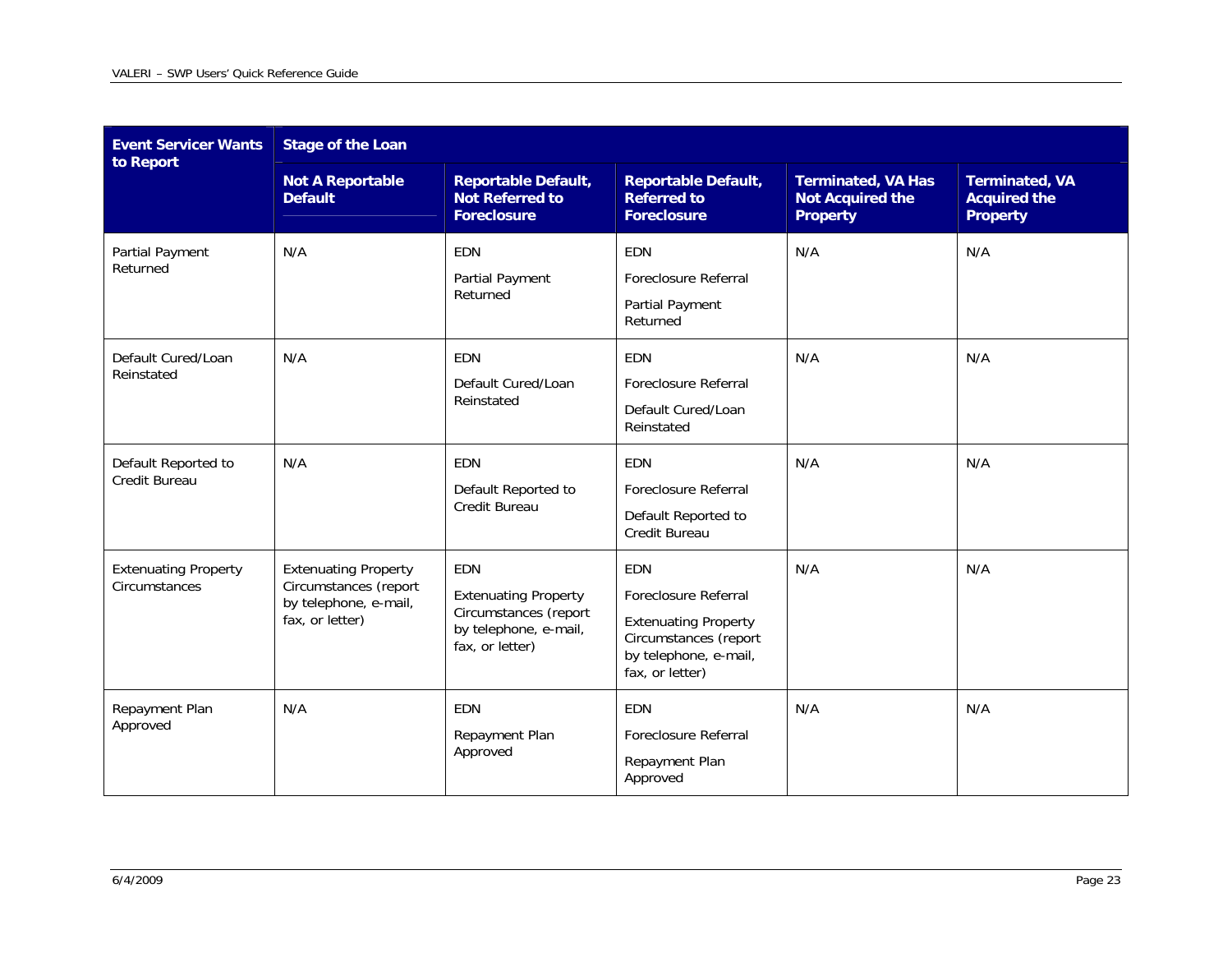| <b>Event Servicer Wants</b><br>to Report | <b>Stage of the Loan</b>                  |                                                                              |                                                                                               |                                                                         |                                                                 |  |  |
|------------------------------------------|-------------------------------------------|------------------------------------------------------------------------------|-----------------------------------------------------------------------------------------------|-------------------------------------------------------------------------|-----------------------------------------------------------------|--|--|
|                                          | <b>Not A Reportable</b><br><b>Default</b> | <b>Reportable Default,</b><br><b>Not Referred to</b><br><b>Foreclosure</b>   | <b>Reportable Default,</b><br><b>Referred to</b><br><b>Foreclosure</b>                        | <b>Terminated, VA Has</b><br><b>Not Acquired the</b><br><b>Property</b> | <b>Terminated, VA</b><br><b>Acquired the</b><br><b>Property</b> |  |  |
| Special Forbearance<br>Approved          | N/A                                       | <b>EDN</b><br>Special Forbearance<br>Approved                                | <b>EDN</b><br>Foreclosure Referral<br>Special Forbearance<br>Approved                         | N/A                                                                     | N/A                                                             |  |  |
| Loan Modification<br>Approved            | N/A                                       | <b>EDN</b><br>Loan Modification<br>Approved                                  | <b>EDN</b><br><b>Foreclosure Referral</b><br>Loan Modification<br>Approved                    | N/A                                                                     | N/A                                                             |  |  |
| Loan Modification<br>Complete            | N/A                                       | <b>EDN</b><br>Loan Modification<br>Approved<br>Loan Modification<br>Complete | EDN<br>Foreclosure Referral<br>Loan Modification<br>Approved<br>Loan Modification<br>Complete | N/A                                                                     | N/A                                                             |  |  |
| Compromise Sale<br>Complete**            | N/A                                       | N/A                                                                          | N/A                                                                                           | EDN<br>Compromise Sale<br>Complete                                      | N/A                                                             |  |  |
| Deed-in-lieu Complete**                  | N/A                                       | N/A                                                                          | N/A                                                                                           | <b>EDN</b><br>Deed-in-lieu Complete                                     | N/A                                                             |  |  |
| Foreclosure Referral                     | N/A                                       | N/A                                                                          | EDN<br>Foreclosure Referral                                                                   | N/A                                                                     | N/A                                                             |  |  |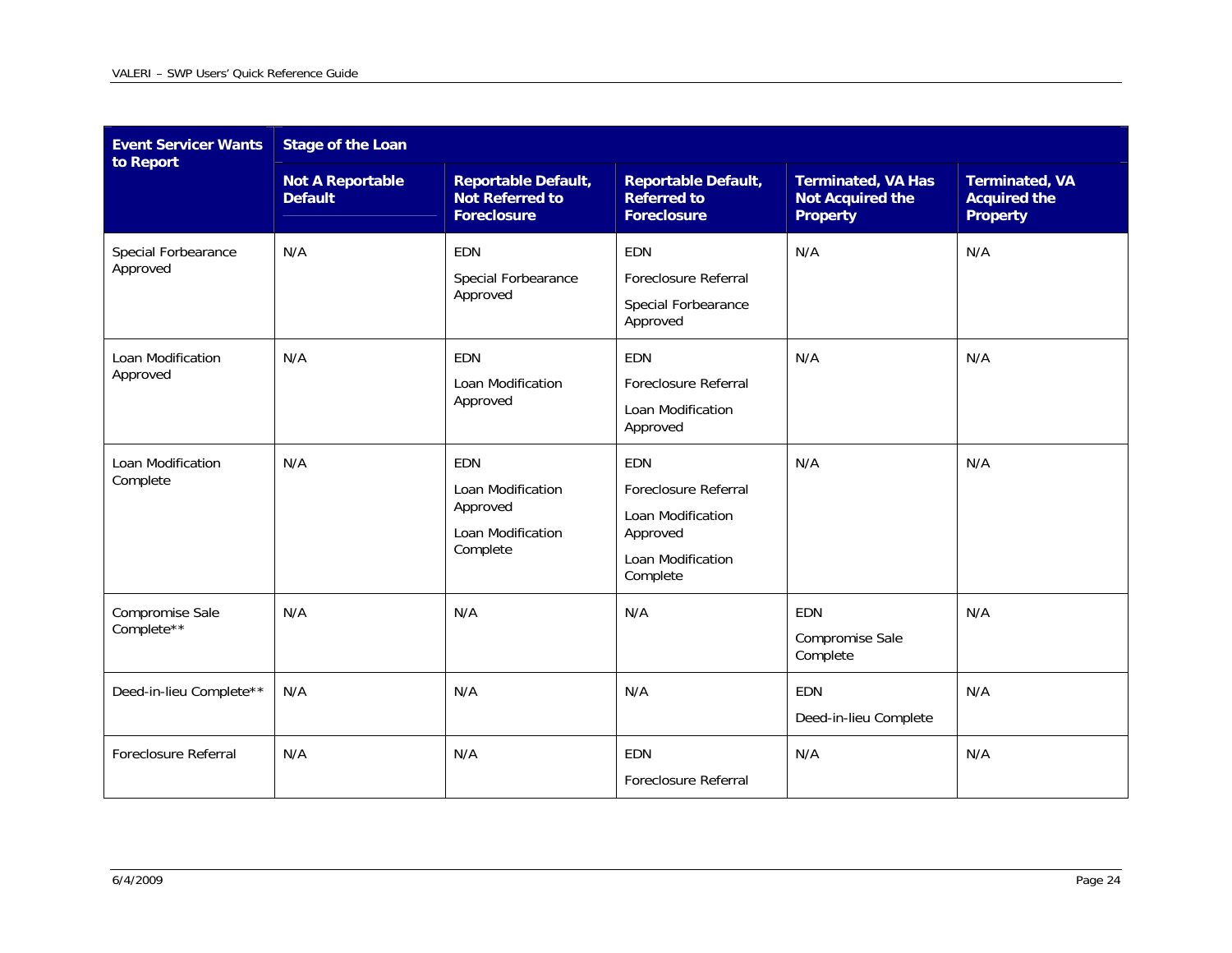| <b>Event Servicer Wants</b><br>to Report | <b>Stage of the Loan</b>                  |                                                                            |                                                                        |                                                                                                                                                                            |                                                                 |  |  |
|------------------------------------------|-------------------------------------------|----------------------------------------------------------------------------|------------------------------------------------------------------------|----------------------------------------------------------------------------------------------------------------------------------------------------------------------------|-----------------------------------------------------------------|--|--|
|                                          | <b>Not A Reportable</b><br><b>Default</b> | <b>Reportable Default,</b><br><b>Not Referred to</b><br><b>Foreclosure</b> | <b>Reportable Default,</b><br><b>Referred to</b><br><b>Foreclosure</b> | <b>Terminated, VA Has</b><br><b>Not Acquired the</b><br><b>Property</b>                                                                                                    | <b>Terminated, VA</b><br><b>Acquired the</b><br><b>Property</b> |  |  |
| Foreclosure Sale<br>Scheduled            | N/A                                       | N/A                                                                        | <b>EDN</b><br>Foreclosure Referral<br>Foreclosure Sale<br>Scheduled    | N/A                                                                                                                                                                        | N/A                                                             |  |  |
| Results of Sale***                       | N/A                                       | N/A                                                                        | N/A                                                                    | <b>EDN</b><br>Foreclosure Referral<br>Foreclosure Sale<br>Scheduled<br>Results of Sale                                                                                     | N/A                                                             |  |  |
| Transfer of Custody                      | N/A                                       | N/A                                                                        | N/A                                                                    | <b>EDN</b><br>Foreclosure Referral<br>Foreclosure Sale<br>Scheduled<br>Results of Sale<br>Transfer of Custody<br>or<br>EDN<br>Deed-in-lieu Complete<br>Transfer of Custody | N/A                                                             |  |  |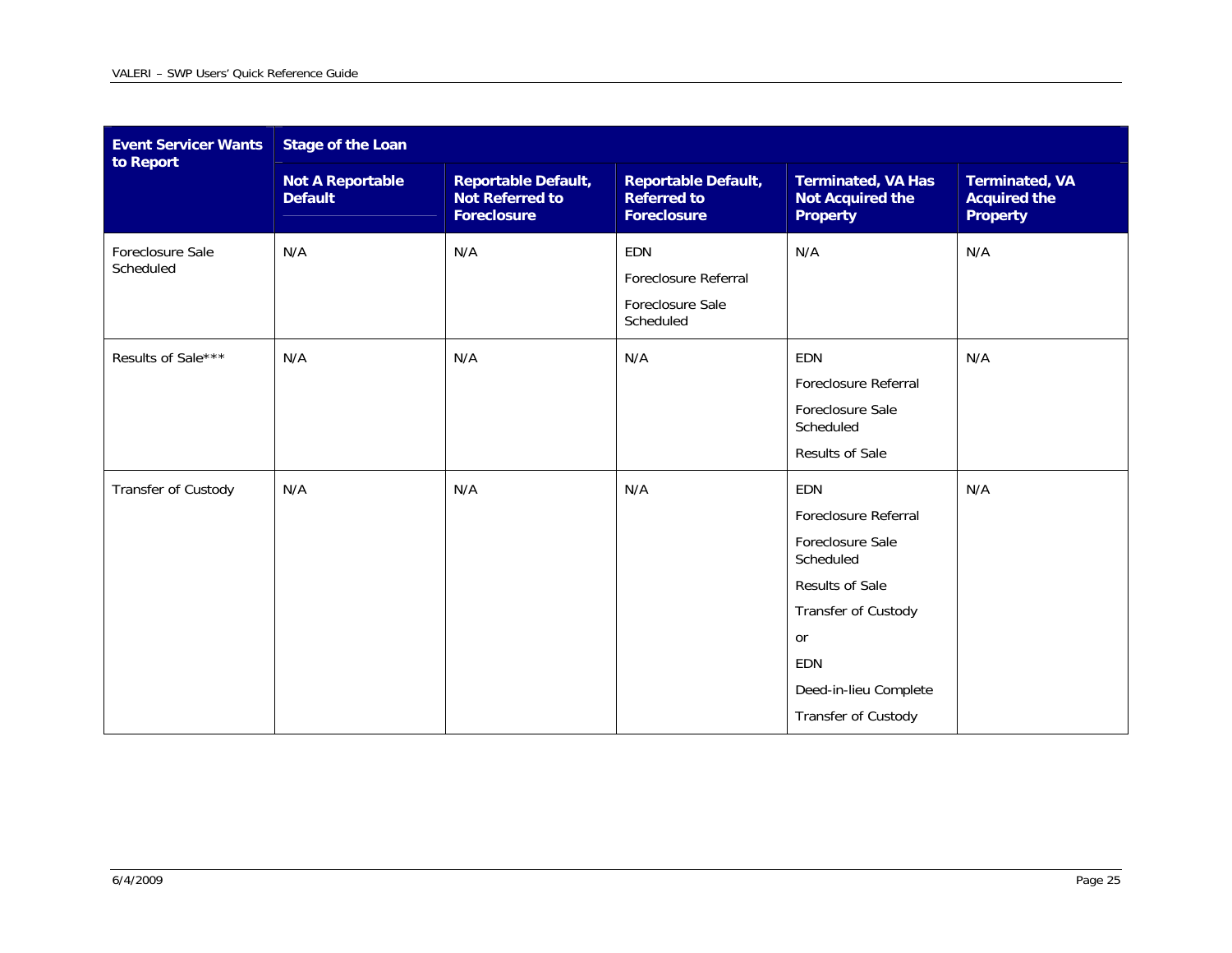| <b>Event Servicer Wants</b><br>to Report | <b>Stage of the Loan</b>                  |                                                                            |                                                                        |                                                                         |                                                                                                                                                                                                                                                                                                                                                                                                                                           |  |  |
|------------------------------------------|-------------------------------------------|----------------------------------------------------------------------------|------------------------------------------------------------------------|-------------------------------------------------------------------------|-------------------------------------------------------------------------------------------------------------------------------------------------------------------------------------------------------------------------------------------------------------------------------------------------------------------------------------------------------------------------------------------------------------------------------------------|--|--|
|                                          | <b>Not A Reportable</b><br><b>Default</b> | <b>Reportable Default,</b><br><b>Not Referred to</b><br><b>Foreclosure</b> | <b>Reportable Default,</b><br><b>Referred to</b><br><b>Foreclosure</b> | <b>Terminated, VA Has</b><br><b>Not Acquired the</b><br><b>Property</b> | <b>Terminated, VA</b><br><b>Acquired the</b><br><b>Property</b>                                                                                                                                                                                                                                                                                                                                                                           |  |  |
| Improper Transfer of<br>Custody          | N/A                                       | N/A                                                                        | N/A                                                                    | N/A                                                                     | Note: A servicer may<br>only report the Improper<br>Transfer of Custody<br>event on a transition<br>loan if VA acquired the<br>property after the loan<br>migrated into VALERI<br>EDN<br>Foreclosure Referral<br>Foreclosure Sale<br>Scheduled<br>Results of Sale<br>Transfer of Custody<br>Improper Transfer of<br>Custody<br>or<br><b>EDN</b><br>Deed-in-lieu Complete<br><b>Transfer of Custody</b><br>Improper Transfer of<br>Custody |  |  |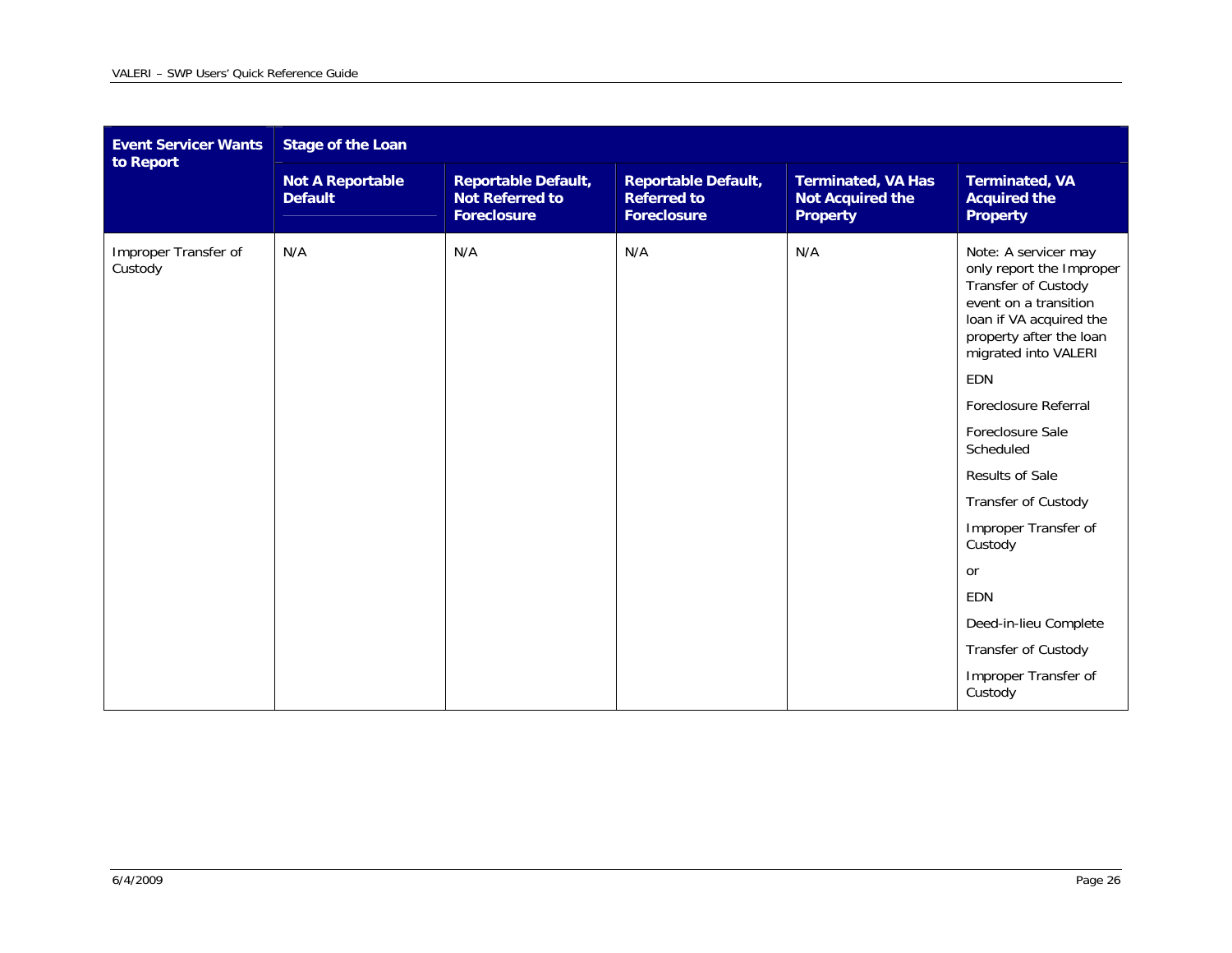| <b>Event Servicer Wants</b><br>to Report                     | <b>Stage of the Loan</b>                  |                                                                            |                                                                        |                                                                                                                                                               |                                                                                                                                                                                                                                                                  |  |  |
|--------------------------------------------------------------|-------------------------------------------|----------------------------------------------------------------------------|------------------------------------------------------------------------|---------------------------------------------------------------------------------------------------------------------------------------------------------------|------------------------------------------------------------------------------------------------------------------------------------------------------------------------------------------------------------------------------------------------------------------|--|--|
|                                                              | <b>Not A Reportable</b><br><b>Default</b> | <b>Reportable Default,</b><br><b>Not Referred to</b><br><b>Foreclosure</b> | <b>Reportable Default,</b><br><b>Referred to</b><br><b>Foreclosure</b> | <b>Terminated, VA Has</b><br><b>Not Acquired the</b><br><b>Property</b>                                                                                       | <b>Terminated, VA</b><br><b>Acquired the</b><br><b>Property</b>                                                                                                                                                                                                  |  |  |
| Invalid Sale Results****                                     | N/A                                       | N/A                                                                        | N/A                                                                    | <b>EDN</b><br>Foreclosure Referral<br>Foreclosure Sale<br>Scheduled<br><b>Results of Sale</b><br><b>Invalid Sale Results</b>                                  | Note: A servicer may<br>only report the Invalid<br>Sale Results event in<br>this stage if VA acquired<br>the property after the<br>loan migrated into<br>VALERI<br><b>EDN</b><br>Foreclosure Referral<br>Foreclosure Sale<br>Scheduled<br><b>Results of Sale</b> |  |  |
|                                                              |                                           |                                                                            |                                                                        |                                                                                                                                                               | Transfer of Custody<br><b>Invalid Sale Results</b>                                                                                                                                                                                                               |  |  |
| <b>Confirmed Sale Date</b><br>with No Transfer of<br>Custody | N/A                                       | N/A                                                                        | N/A                                                                    | <b>EDN</b><br>Foreclosure Referral<br>Foreclosure Sale<br>Scheduled<br><b>Results of Sale</b><br><b>Confirmed Sale Date</b><br>with No Transfer of<br>Custody | N/A                                                                                                                                                                                                                                                              |  |  |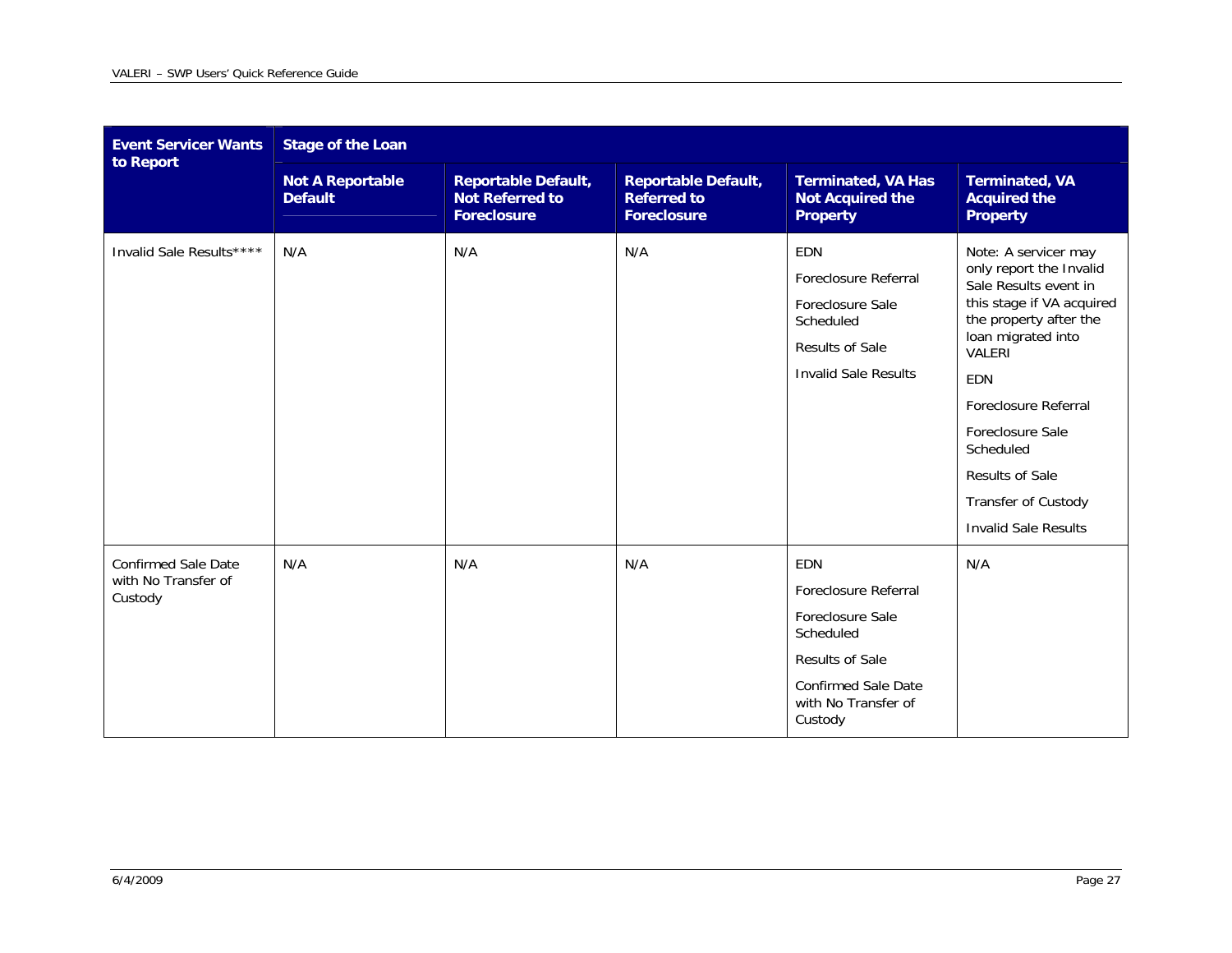| <b>Event Servicer Wants</b><br>to Report | <b>Stage of the Loan</b>                  |                                                                             |                                                                        |                                                                                                                                                                                                                                                                                                                                                                                                                      |                                                                                                                                                                                                                                                                                                                                                                        |  |  |
|------------------------------------------|-------------------------------------------|-----------------------------------------------------------------------------|------------------------------------------------------------------------|----------------------------------------------------------------------------------------------------------------------------------------------------------------------------------------------------------------------------------------------------------------------------------------------------------------------------------------------------------------------------------------------------------------------|------------------------------------------------------------------------------------------------------------------------------------------------------------------------------------------------------------------------------------------------------------------------------------------------------------------------------------------------------------------------|--|--|
|                                          | <b>Not A Reportable</b><br><b>Default</b> | <b>Reportable Default,</b><br><b>Not Referred to</b><br><b>Foreclosure</b>  | <b>Reportable Default,</b><br><b>Referred to</b><br><b>Foreclosure</b> | <b>Terminated, VA Has</b><br><b>Not Acquired the</b><br><b>Property</b>                                                                                                                                                                                                                                                                                                                                              | <b>Terminated, VA</b><br><b>Acquired the</b><br><b>Property</b>                                                                                                                                                                                                                                                                                                        |  |  |
| <b>Basic Claim Information</b>           | N/A                                       | <b>EDN</b><br><b>Refunding Settlement</b><br><b>Basic Claim Information</b> | N/A                                                                    | NOTE: A servicer may<br>only report this event in<br>this stage for loans that<br>terminated after<br>migrating into VALERI<br>EDN<br>Foreclosure Referral<br>Foreclosure Sale<br>Scheduled<br>Results of Sale<br><b>Basic Claim information</b><br><b>or</b><br>EDN<br>Deed-in-lieu Complete<br><b>Basic Claim Information</b><br><b>or</b><br>EDN<br>Compromise Sale<br>Complete<br><b>Basic Claim Information</b> | NOTE: A servicer may<br>only report this event in<br>this stage for loans that<br>terminated after<br>migrating into VALERI<br>EDN<br>Foreclosure Referral<br>Foreclosure Sale<br>Scheduled<br>Results of Sale<br>Transfer of Custody<br><b>Basic Claim Information</b><br>or<br>EDN<br>Deed-in-lieu Complete<br>Transfer of Custody<br><b>Basic Claim Information</b> |  |  |
| Refunding settlement                     | N/A                                       | <b>EDN</b><br><b>Refunding Settlement</b>                                   | <b>EDN</b><br>Foreclosure Referral<br><b>Refunding Settlement</b>      | N/A                                                                                                                                                                                                                                                                                                                                                                                                                  | N/A                                                                                                                                                                                                                                                                                                                                                                    |  |  |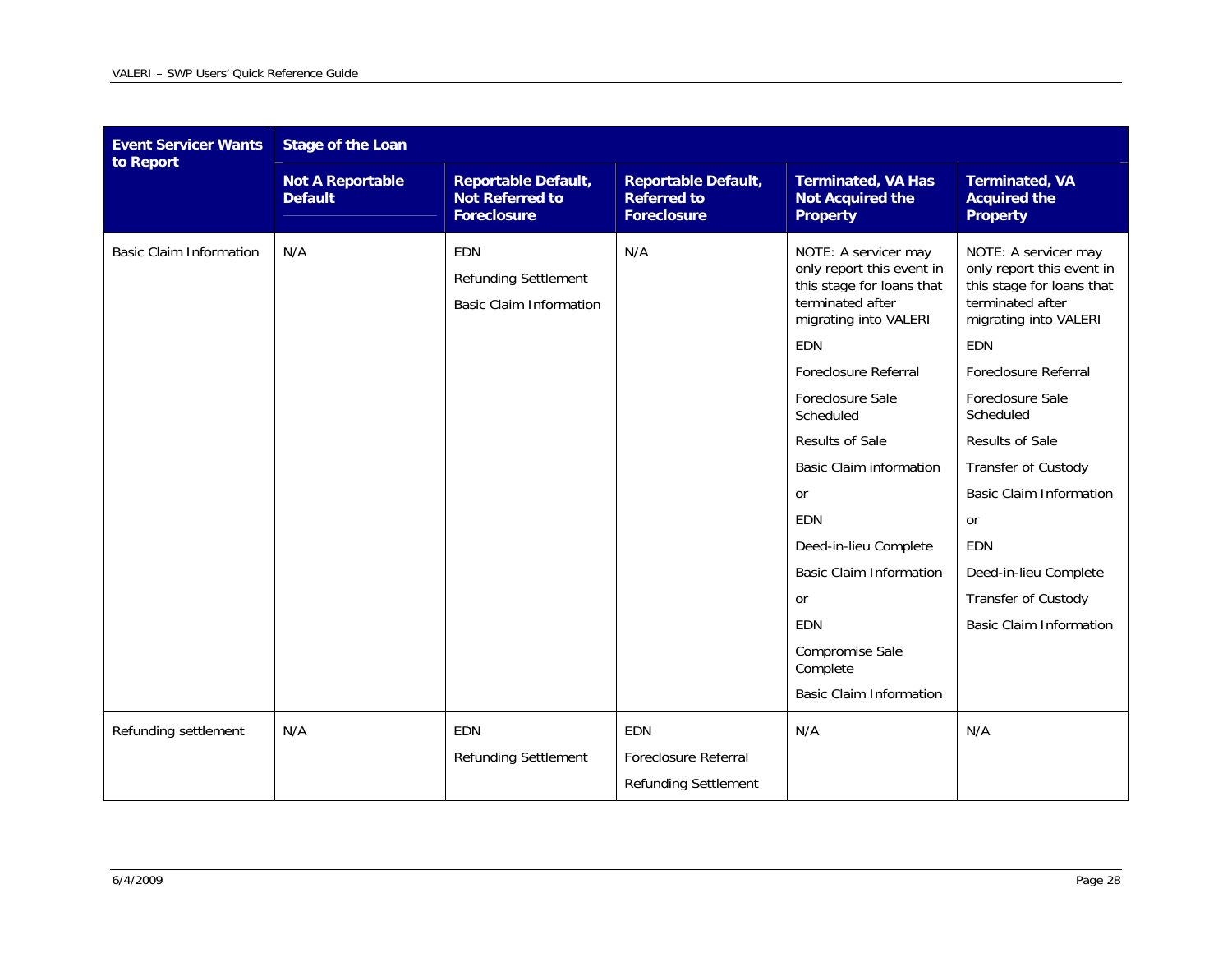<span id="page-28-0"></span>\* It is possible to have a transfer of ownership and a release of liability on a case that is a reportable default. In these cases, an assumption of the loan must bring the loan current, and the servicer must also report the Default Cured/Loan Reinstated event.

\*\* It is possible to have a foreclosure referral prior to the completion of a compromise sale or deed-in-lieu of foreclosure. In these cases, the Foreclosure Referral event is a predecessor to the Compromise Sale Complete and Deed-in-lieu Complete events.

\*\*\* In a confirmation/ratification of sale state, the loan does not terminate when the sale occurs. In these cases, the servicer must still report the Results of Sale event and its predecessors within seven calendar days of the date of the foreclosure sale.

\*\*\*\* In a confirmation/ratification of sale state, the loan does not terminate when the sale occurs. In these cases, if the sale is determined to be invalid prior to the confirmation/ratification of sale date, the servicer must still report the Invalid Sale Results event and its predecessors within seven calendar days of discovering that the sale was invalid.

### **6Access VALERI reports**

The Reports application within VALERI is designed to provide you with up to date information on your entire loan portfolio. This section describes:

- A summary of each VALERI report.
- How to access a VALERI report.

# **6.1 Summary of each VALERI report**

This section provides a brief description of each Servicer Operational Report available on the VALERI Reports application. All reports should be monitored regularly, preferably on a daily basis. The Payment Denial, Reconveyance Status, Post-Audit Selection and Results, and Servicer Events Report Log Reports are the most critical for checking on a daily basis.

The following Servicer Operational Reports are available to you:

- Acquisition Payment Status Report.
- Appeal Status Report.
- Bill of Collection Status and Offsets Report.
- Claim Payment Status Report.
- Claims Summary Report.
- Incentive Payment Status Report.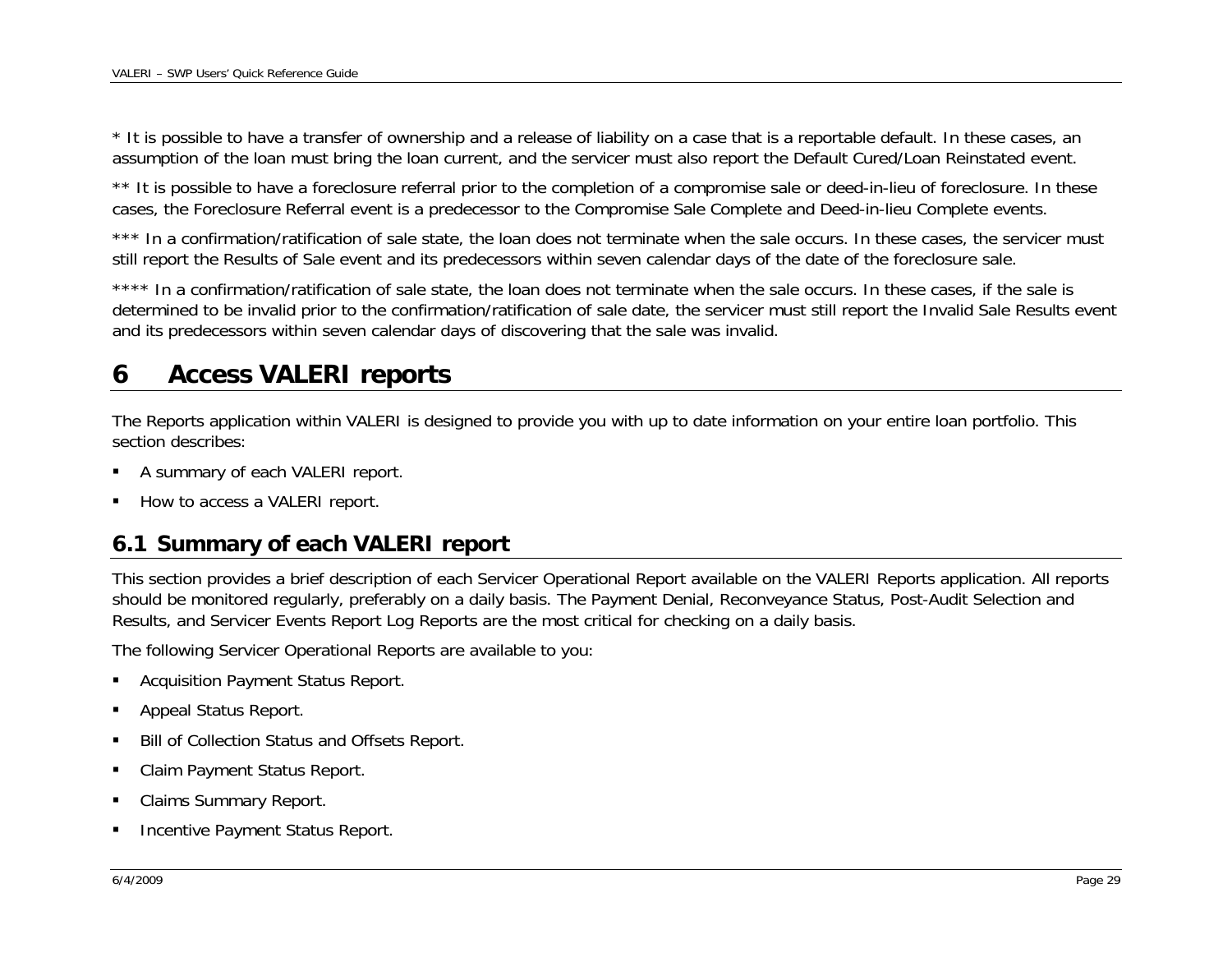- <span id="page-29-0"></span>• Non-Matching Report.
- Payment Denial Report.
- Post-Audit Selection Detail Report.
- Post-Audit Selections Report.
- Post-Audit Results Report.
- Reconveyance Status Report.
- Refund Status Report.
- Servicer Action Required Report.
- Servicer Events Report Log Report.
- **VA Contact Information Report.**

### **6.1.1Acquisition Payment Status Report**

You can access the Acquisition Payment Status Report to find information on acquisition payments VA certified during a certain range of dates. The report tells you the loan number, property address, payment certification date, bid type (net value or total debt), and the acquisition payment amount.

One of the most important purposes of the Acquisition Payment Status Report is to tell you the amount of the acquisition payment. If you plan to file a claim for the loan, and the bid type was net value (i.e. net value was less than the total indebtedness), you want to compare the borrower's total indebtedness to the acquisition amount. If the difference between the two is more than the loan's maximum guaranty amount, you will be required to write off the amount not covered by the guaranty when you receive your claim payment.

### **6.1.2Appeal Status Report**

You can access the Appeal Status Report to find information on appeals you filed during a certain range of dates. The report also tells you the status of the appeals, the results of VA's review, and the dollar amounts allowed or disallowed on the appeals.

One of the most important purposes of the Appeal Status Report is to determine the results of your appeal (approved, denied, pending) and the dollar amount allowed on the appeal. If any amount was disallowed on the appeal, it will appear in the "amount disallowed" column.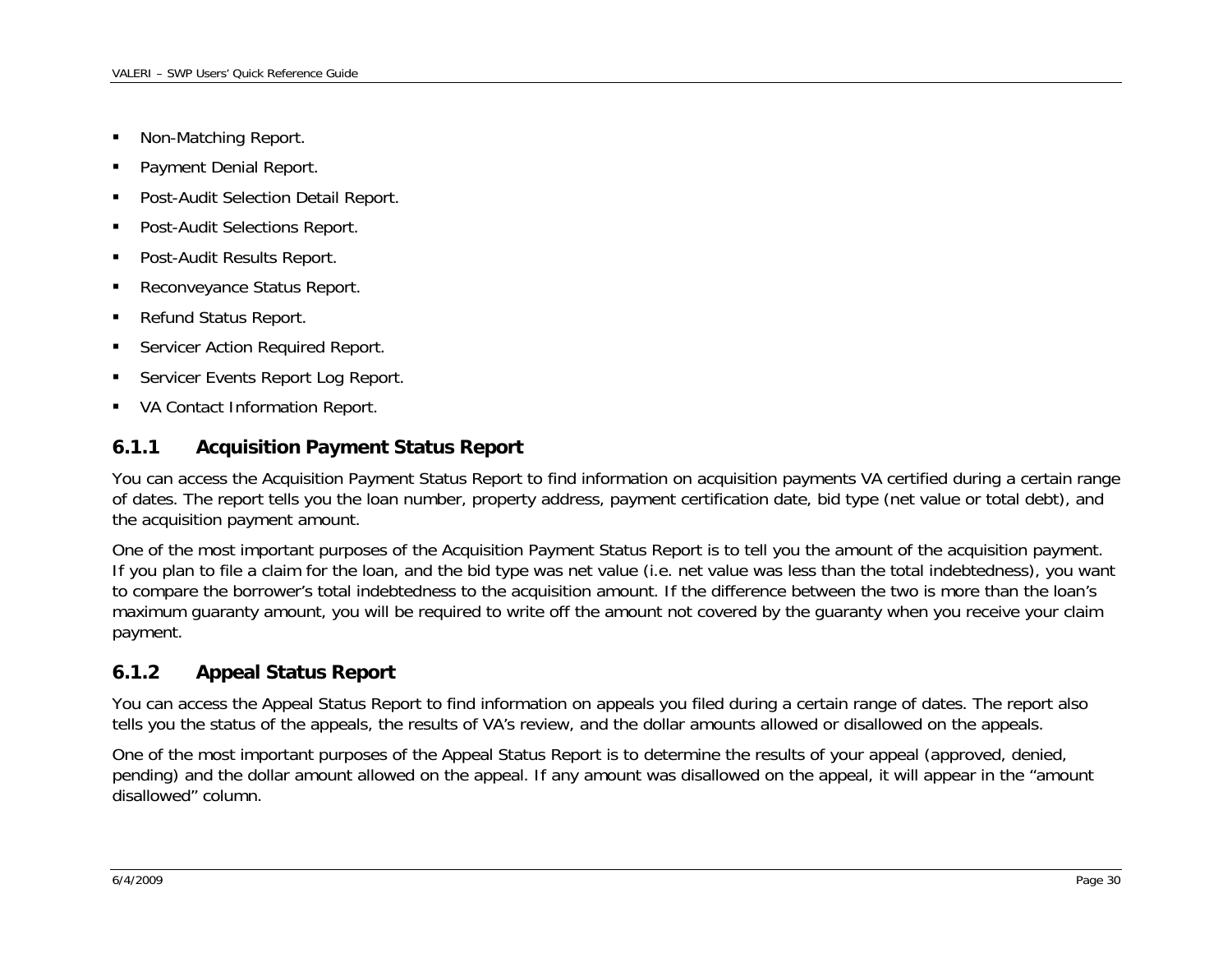### <span id="page-30-0"></span>**6.1.3Bill of Collections Status and Offsets Report**

You can access the Bill of Collections Status and Offsets Report to find information on bills of collection that were issued to your company during a certain range of dates. The report tells you the bill of collection amount, the reason for the bill of collection, and the due date for satisfying the bill of collection. If a bill of collection was issued for multiple line items on a claim, the report lists each line item separately. You can also view information on whether or not VA received a cash receipt for the bill of collection and whether or not VA offset another payment because of the bill of collection.

One of the most important purposes of the bill of collection status and offsets report is to determine the total amount, the reason, and the due date for satisfying the bill of collection. These items can all be found in the "BOC Details" panel of the report. Bills of Collection may be appealed within 30 days of when they are issued.

### **6.1.4Claim Payment Status Report**

You can access the Claim Payment Status Report to find information on claim payments VA certified during a certain range of dates. The report tells you the VA and Servicer loan numbers, the payment certification date, and the payment certification amount. The report also gives you a detailed breakdown of the claim payment line items so you can see exactly how VA calculated the claim payment, and whether or not any items were disallowed.

One of the most important purposes of the Claim Payment Status Report is to determine the payment certification date and the total claim payment amount. The certification date is important because you have 30 days from the certification date to submit any appeals. The total claim payment amount is important because you are required write off any unguaranteed portion of the indebtedness.

### **6.1.5Claims Summary Report**

You can access the Claims Summary Report to find summary information on claim payments VA certified during a certain range of dates. The report tells you the VA and servicer loan numbers, the payment transaction number, the payment certification date and amount, and VALERI's calculation of the total eligible indebtedness.

The Claims Summary Report is an alternative to the Claim Payment Status report. The Claim Payment Status report provides detailed information on claim line items and other calculations, while the Summary Report provides a brief list of all claim payments.

### **6.1.6Incentive Payment Status Report**

You can access the Incentive Payment Status Report to find information on incentive payments VA certified during a certain range of dates. The report tells you the VA and servicer loan numbers, borrower name and property address, the payment certification date,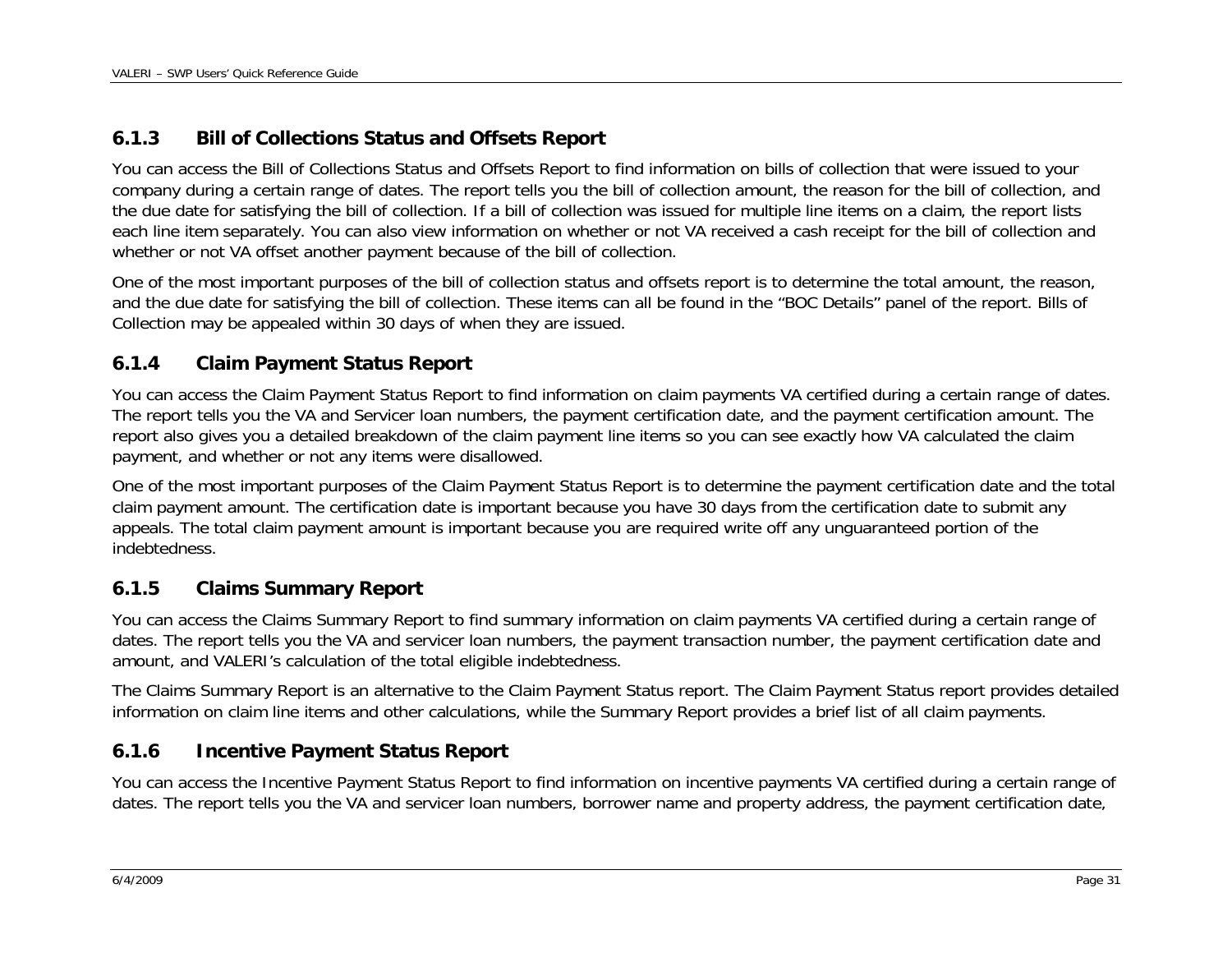<span id="page-31-0"></span>the payment amount, and the reason for the payment. The reason can be a repayment plan, special forbearance, loan modification, compromise sale, or deed-in-lieu of foreclosure.

One of the most important purposes of the Incentive Payment Status Report is to determine the incentive payment amount and the date the incentive payment was certified.

### **6.1.7Non-Matching Report**

You can access the Non-Matching Report to see if there were any problems with your loans mapping to the VALERI system. Any loan that appears on this report indicates a loan or an event on a loan that failed to come over into VALERI. The report tells you the servicer loan number, event type, Loan Identification Number (LIN), servicer origination date, servicer origination amount and the property state. There are additional columns that will show what the VA has on record for the particular loan's origination date, amount or state to help you make corrections. If your VA loan number cannot be found in VALERI these columns will be blank and you will need to ask for the correct VA loan number. In general you will want to review the report daily, make the necessary changes in your system and re-report the loans and events that appear on this report.

### **6.1.8Payment Denial Report**

You can access the Payment Denial Report to find information on incentive, acquisition, and claim payments VA denied during a certain range of dates. The report tells you the Loan Identification Number (LIN), payment type (incentive, acquisition, or claim), the date the event that triggered the payment process was submitted, the payment amount, the denial date, and the reason for the denial.

One of the most important purposes of the Payment Denial Report is to tell you the date the payment was denied. As you know, you have 30 days to appeal any VA decision regarding a denied incentive, acquisition, or claim payment.

### **6.1.9Post Audit Selection Detail Report**

You can access the Post-Audit Selection Detail Report to find detailed information on which loans in your portfolio have been selected for post-audit during a certain range of dates.

### **6.1.10Post Audit Selections Report**

You can access the Post-Audit Selections to find high-level information on which loans in your portfolio have been selected for postaudit during a certain range of dates. The most important purpose of the Post-Audit Selections Report is to determine the date a loan was selected for post-audit. As you know, you have 30 days from the date a loan is selected for post-audit to submit all required supporting documentation to VA.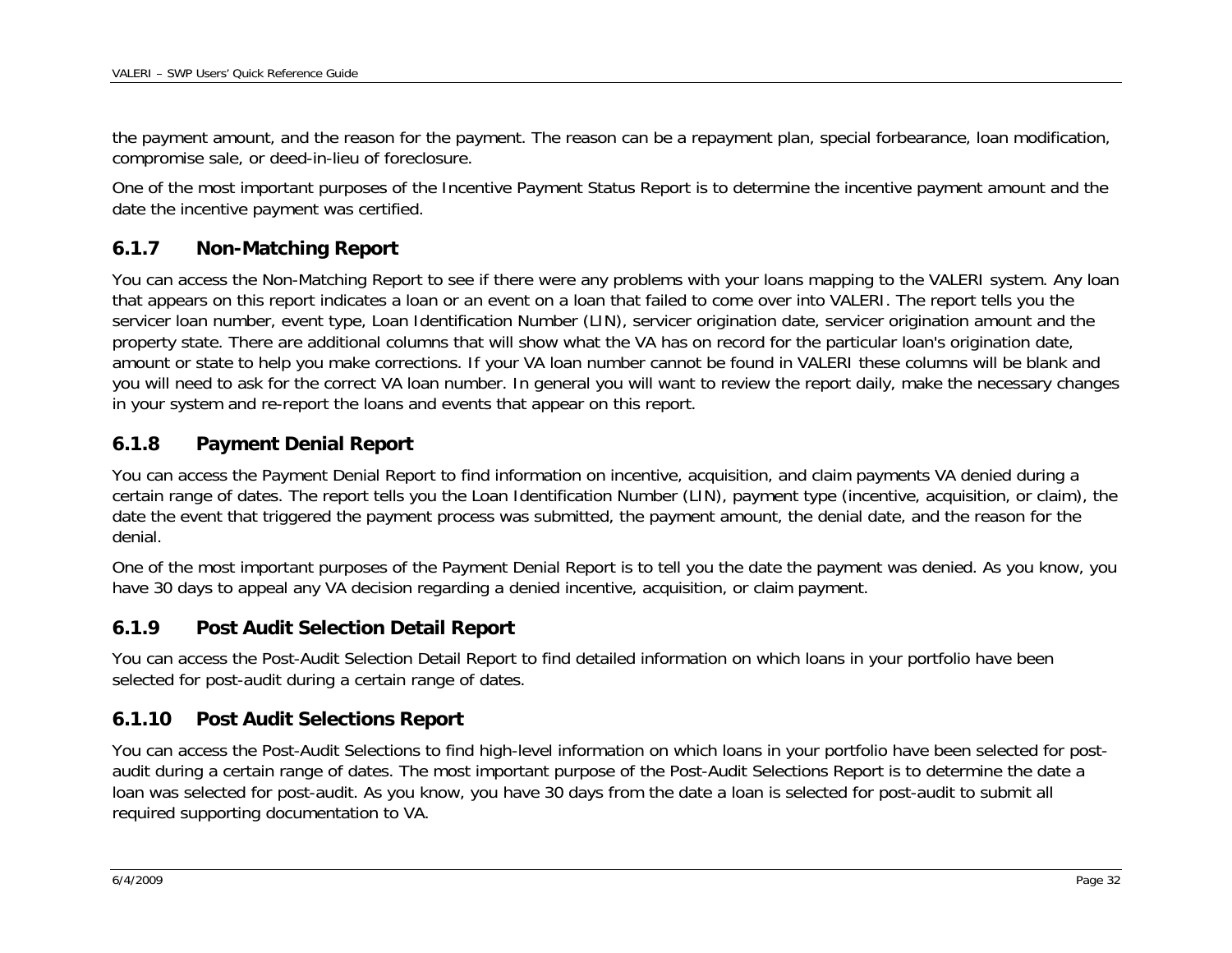### <span id="page-32-0"></span>**6.1.11Post Audit Results Report**

You can access this report to find a list of all cases selected for post-audit review and the results of the post-audits on those loans. The report tells you the date the loan was selected for post-audit, the result of the post-audit including any bills of collection that were issued, and the details of the bill of collection.

### **6.1.12Reconveyance Status Report**

You can access the Reconveyance Status Report to find information on properties that VA has returned to your custody during a certain range of dates. The report tells you the VA loan identification number, property address, borrower name, and the date and reason for the return of custody.

The most important purpose of the Reconveyance Status report is to determine the date VA returned custody of a property to you. As you know, you are responsible for protecting and preserving a property as of the date VA returns custody of the property.

### **6.1.13Refund Status Report**

You can access the Refund Status Report to find information on loans that are or were being considered for a refund during a certain range of dates. The report tells you the VA and servicer loan numbers, borrower name, the refund consideration date, the refund approval or denial date, and the refund settlement date.

One of the most important purposes of the Refund Status Report is to determine the refund settlement date. If a refund is approved by VA, you have up to the refund settlement date to submit your claim and required title documents to VA.

### **6.1.14Servicer Action Required Report**

You can access the Servicer Action Required Report to find information where an Adequacy of Servicing, Unreported Loss Mitigation Letter or Substantial Equity process has launched during the selected date range and the VA Technician assigned to the case.

### **6.1.15Servicer Events Report Log Report**

You can access the Servicer Events Report Log Report to find information on events submitted for multiple loans during a certain range of dates. The report tells you whether VALERI accepted or rejected the events. If an event was rejected, it tells you the business rule failure(s) that caused the rejection.

One of the most important purposes of the Servicer Events Report Log report is to tell you when events were rejected by VALERI. For example, if VALERI rejects a Transfer of Custody event, VA has not accepted a transfer of custody for that property.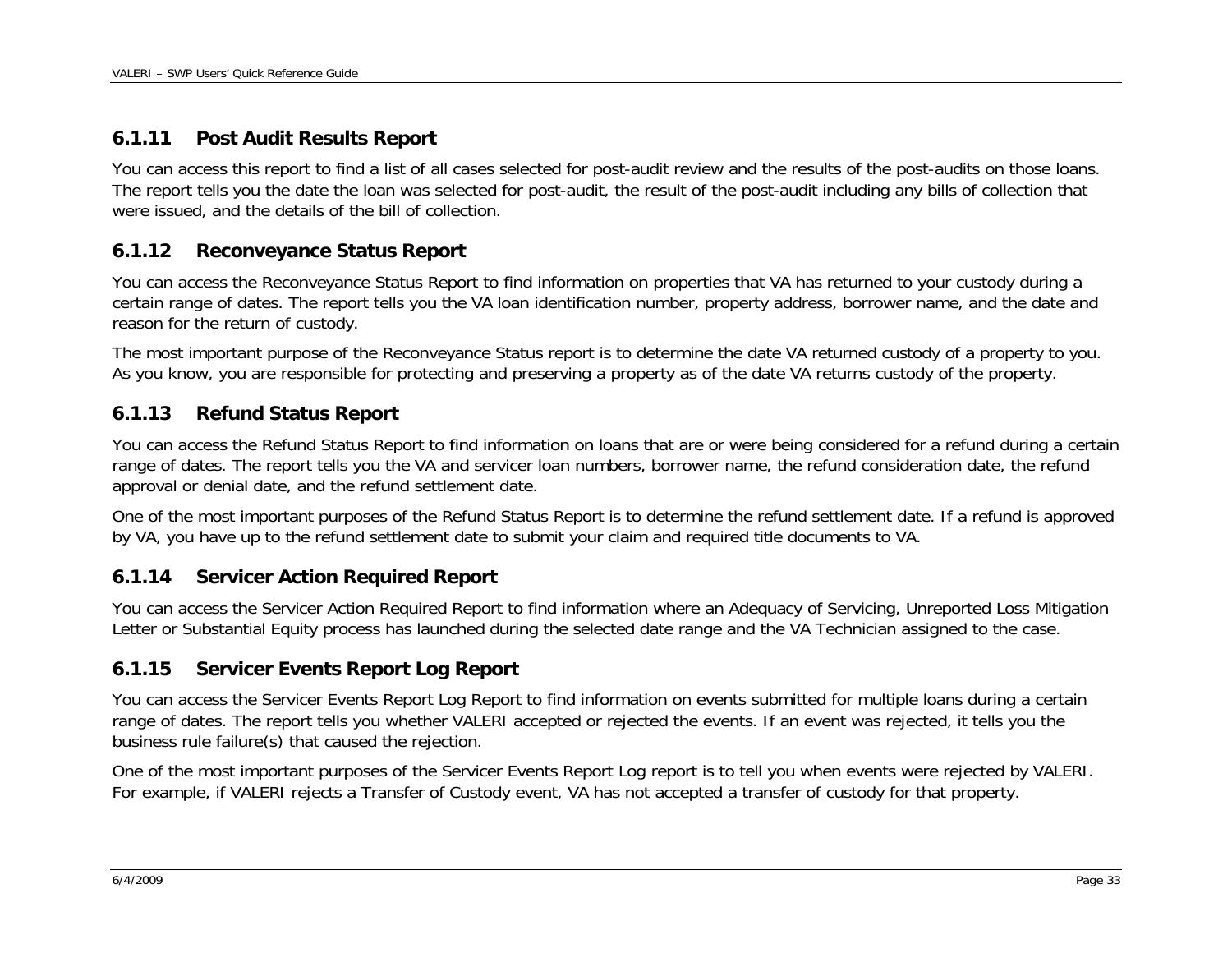#### <span id="page-33-0"></span>**6.1.16VA Contact Information Report**

You can access the VA Contact Information Report to find information on defaulted loans that were assigned to a VA technician during a certain range of dates. The report tells you the VA and servicer loan numbers, borrower name, loan status, and the assigned technician information.

One of the most important purposes of the VA Contact Information Report is to determine the phone number and e-mail address of the assigned technician. Once a loan is assigned to a VA technician, you are expected to work with that technician via telephone and e-mail if you need assistance with your loan.

# **6.2 How to access a VALERI report**

Once you log into VALERI, you have the option of choosing either the Servicer Web Portal application or the Reports application. To access VALERI reports, you will want to select the Reports application, as shown in [Figure 8: Navigate to the Reports application](#page-34-1).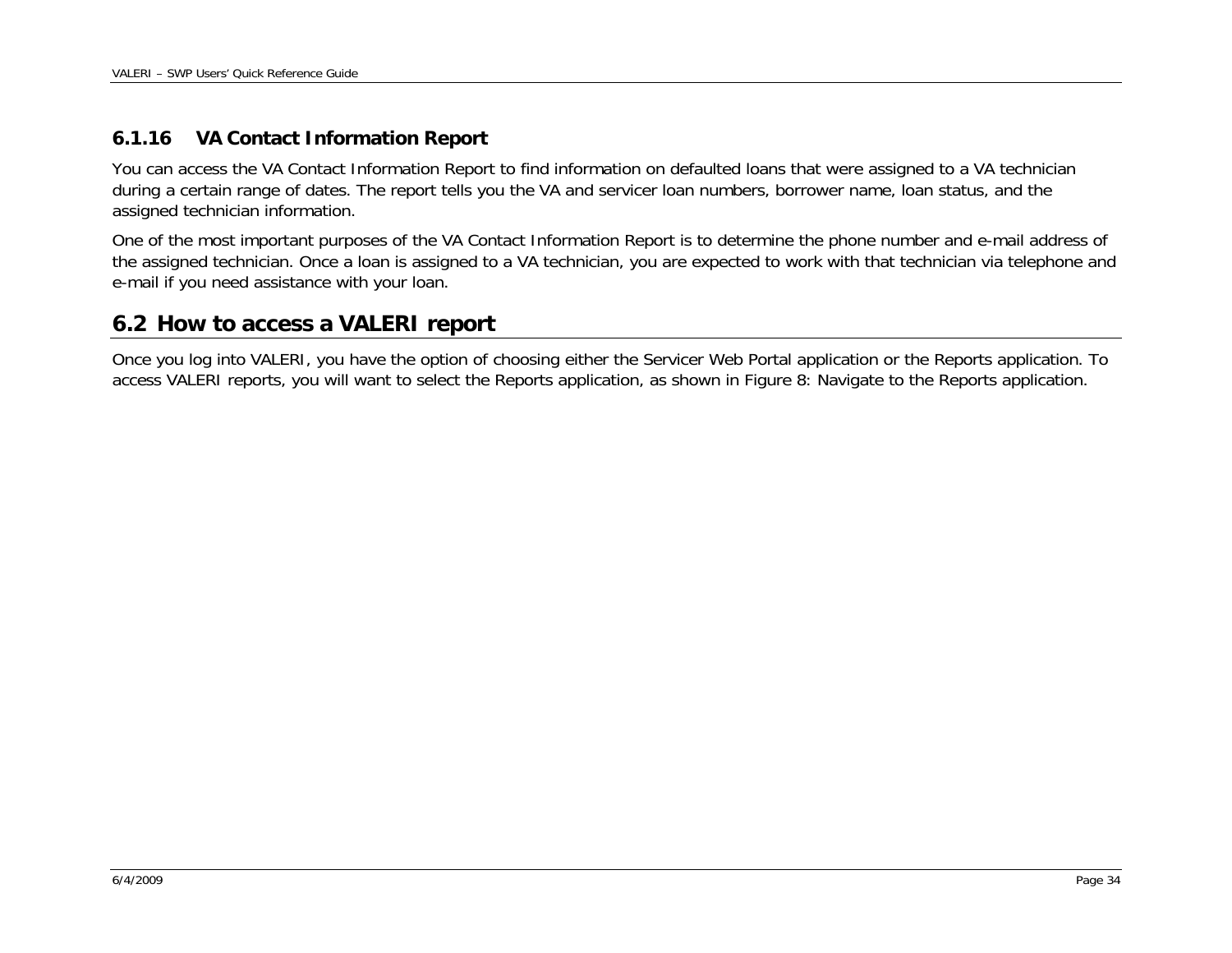<span id="page-34-1"></span><span id="page-34-0"></span>

| Home Page - Windows Internet Explorer                                                                                                                             |                                                                                                                                                                                                                                                                                                                                                     | $\blacksquare$ e $\mathsf{X}$ |
|-------------------------------------------------------------------------------------------------------------------------------------------------------------------|-----------------------------------------------------------------------------------------------------------------------------------------------------------------------------------------------------------------------------------------------------------------------------------------------------------------------------------------------------|-------------------------------|
| https://www.vbavaleri.net/GSM2.0/default.aspx                                                                                                                     | $\mathbf{a}$<br>$+$ $\times$<br>$\vee$<br>Google                                                                                                                                                                                                                                                                                                    | - م                           |
| Home Page                                                                                                                                                         | $\begin{picture}(20,20) \put(0,0){\line(1,0){10}} \put(15,0){\line(1,0){10}} \put(15,0){\line(1,0){10}} \put(15,0){\line(1,0){10}} \put(15,0){\line(1,0){10}} \put(15,0){\line(1,0){10}} \put(15,0){\line(1,0){10}} \put(15,0){\line(1,0){10}} \put(15,0){\line(1,0){10}} \put(15,0){\line(1,0){10}} \put(15,0){\line(1,0){10}} \put(15,0){\line(1$ | $\gg$<br>A Page + © Tools + ⊙ |
| <b>VALERI</b>                                                                                                                                                     |                                                                                                                                                                                                                                                                                                                                                     |                               |
| n Home   St My Account   ⊘ Help   T Logout<br><b>Applications</b><br>$\bullet$<br>1. Click<br><b>Reports</b><br><b>Reports</b><br><b>Servicer Web Portal</b><br>Э |                                                                                                                                                                                                                                                                                                                                                     |                               |
| VALERI Global Security Manager Powered By FIS Loan Portfolio Solutions<br>Copyright © 2008 Fidelity National Information Services                                 |                                                                                                                                                                                                                                                                                                                                                     |                               |
|                                                                                                                                                                   |                                                                                                                                                                                                                                                                                                                                                     |                               |
|                                                                                                                                                                   |                                                                                                                                                                                                                                                                                                                                                     |                               |
|                                                                                                                                                                   |                                                                                                                                                                                                                                                                                                                                                     |                               |
|                                                                                                                                                                   |                                                                                                                                                                                                                                                                                                                                                     |                               |

## **Figure 8: Navigate to the Reports application**

Instructions:

1. Click the Reports link.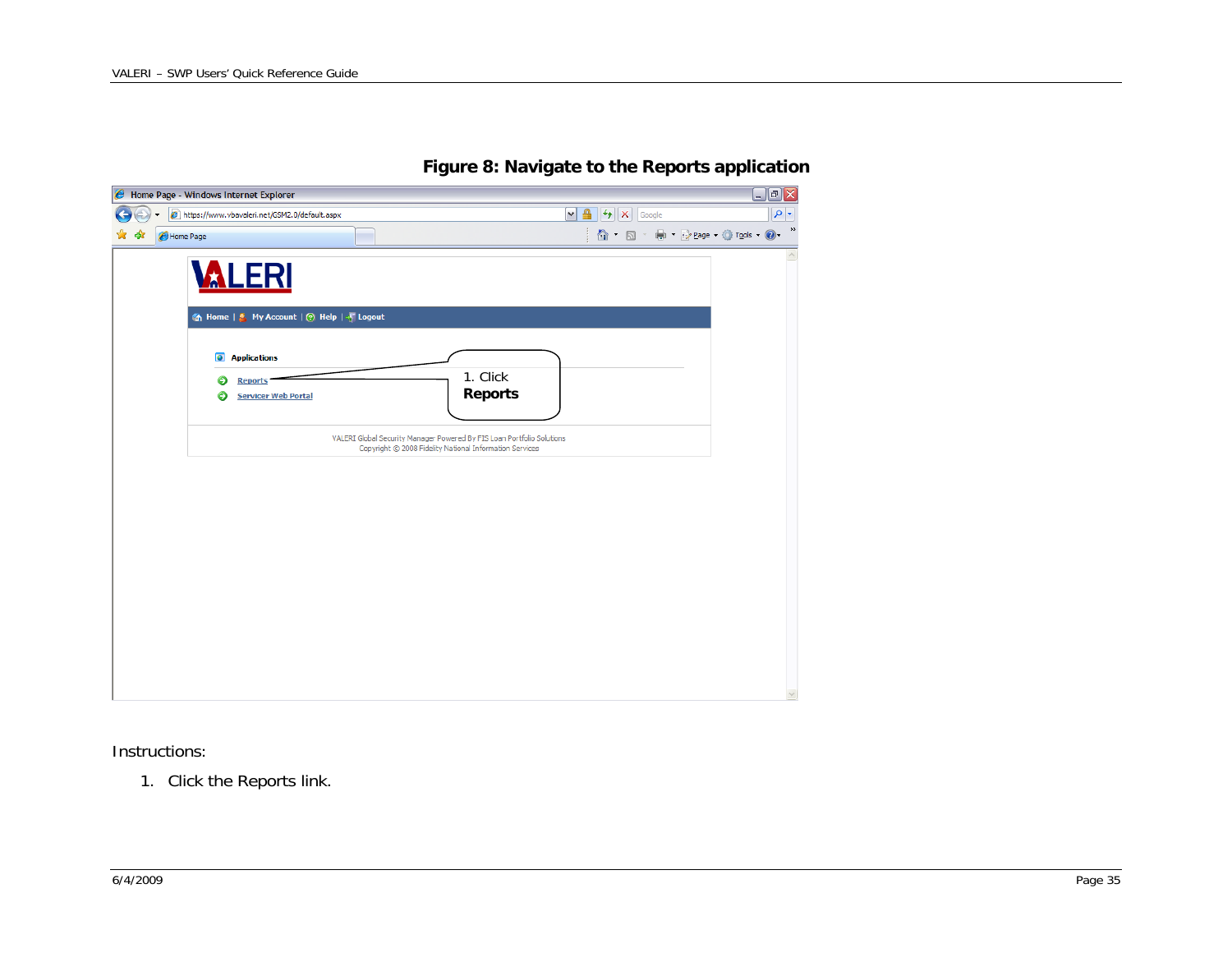<span id="page-35-0"></span>When you click the Reports link, VALERI takes you to the InfoView home page, where you will need to expand the reports folders to view the Servicer Operational Reports, as shown in [Figure 9: Navigate to Servicer Operational Reports](#page-35-1).

<span id="page-35-1"></span>

## **Figure 9: Navigate to Servicer Operational Reports**

Instructions:

- 1. Expand Public Folders.
- 2. Expand VA Reports.
- 3. Click Servicer Operational Reports.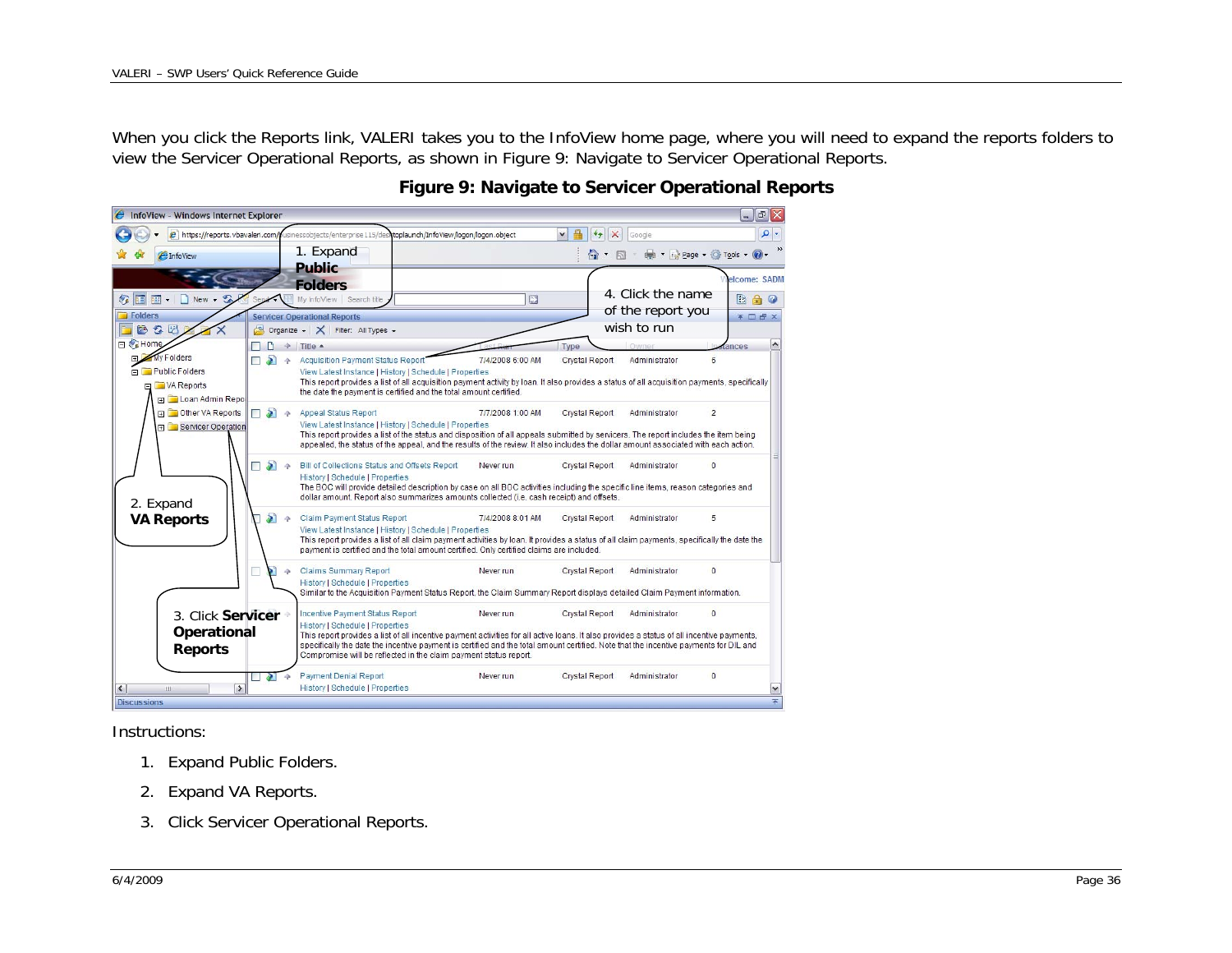<span id="page-36-0"></span>4. Click the name of the report you wish to run.

When you click the name of the report to run, VALERI takes you to a screen where you can select the date parameters for the report, as shown in [Figure 10: Select report date parameters](#page-36-1).

<span id="page-36-1"></span>

| InfoView - Windows Internet Explorer                |                                                                                                       |                                                                            |                                                  | $  \sqrt{2}$ $\times$                                                                               |
|-----------------------------------------------------|-------------------------------------------------------------------------------------------------------|----------------------------------------------------------------------------|--------------------------------------------------|-----------------------------------------------------------------------------------------------------|
|                                                     | https://reports.vbavaleri.com/businessobjects/enterprise115/desktoplaunch/InfoView/logon/logon.object |                                                                            | $\mathbf{A}$<br>$\vee$<br>$+$ $\times$<br>Google | $\alpha$                                                                                            |
| 4 InfoView                                          |                                                                                                       |                                                                            | $\bigcap$ . $\Box$                               | »<br>$\overrightarrow{m}$ $\overrightarrow{m}$ Page $\overrightarrow{m}$ Tools $\overrightarrow{m}$ |
|                                                     |                                                                                                       |                                                                            |                                                  | <b>Welcome: SADM</b>                                                                                |
| €<br>F                                              | To - New - S & Send - H My infoView Search title -                                                    | D                                                                          |                                                  | Bao                                                                                                 |
| Folders<br>$ +$                                     | <b>Acquisition Payment Status Report</b>                                                              |                                                                            |                                                  | <b>DFDFX</b>                                                                                        |
| BS因自己X                                              | Enter prompt values.                                                                                  |                                                                            | 1. Click the                                     |                                                                                                     |
| 日 CHome                                             |                                                                                                       |                                                                            |                                                  |                                                                                                     |
| <b>ED</b> My Folders                                | @BeginDate                                                                                            |                                                                            | calendar icon                                    | @BeginDate                                                                                          |
| Public Folders                                      | Please enter DateTime in format "yyyy-mm-dd hh:mm:ss".                                                |                                                                            |                                                  |                                                                                                     |
| 日 VA Reports<br>El Loan Admin Repo                  |                                                                                                       |                                                                            |                                                  |                                                                                                     |
| <b>El</b> Other VA Reports                          |                                                                                                       | <b>Business Objects</b>                                                    |                                                  |                                                                                                     |
| File Servicer Operation                             |                                                                                                       | $\times$ 2008<br>July                                                      |                                                  |                                                                                                     |
|                                                     |                                                                                                       | Today<br>$\geq$                                                            |                                                  |                                                                                                     |
|                                                     | @EndDate                                                                                              |                                                                            |                                                  | @EndDate                                                                                            |
|                                                     | Please enter DateTime in format "yyyy-m                                                               | Su Mo Tu We Th Fr Sa                                                       |                                                  |                                                                                                     |
|                                                     |                                                                                                       | $\overline{3}$<br>5<br>$\overline{2}$<br>$\overline{4}$<br>1               |                                                  |                                                                                                     |
|                                                     |                                                                                                       | $\overline{8}$<br> 9 <br>10 11<br>12<br>6<br>15 16 17<br>18 19<br>13<br>14 | 2. Select a                                      |                                                                                                     |
|                                                     |                                                                                                       | 22 23 <br>20<br>21<br>24725                                                | date                                             |                                                                                                     |
|                                                     |                                                                                                       | 28 29 30 31<br>27                                                          |                                                  |                                                                                                     |
|                                                     | <b>Enter Servicer Name:</b>                                                                           |                                                                            |                                                  | @ServicerID                                                                                         |
|                                                     |                                                                                                       |                                                                            |                                                  |                                                                                                     |
|                                                     |                                                                                                       | Set to Null                                                                |                                                  |                                                                                                     |
|                                                     |                                                                                                       |                                                                            |                                                  |                                                                                                     |
|                                                     |                                                                                                       |                                                                            |                                                  |                                                                                                     |
|                                                     |                                                                                                       | OK                                                                         |                                                  |                                                                                                     |
|                                                     |                                                                                                       |                                                                            |                                                  |                                                                                                     |
|                                                     |                                                                                                       |                                                                            | 3. Click OK                                      |                                                                                                     |
|                                                     |                                                                                                       |                                                                            |                                                  |                                                                                                     |
| $\rightarrow$<br>$\left\langle \right\rangle$<br>mi |                                                                                                       |                                                                            |                                                  |                                                                                                     |
| <b>Discussions</b>                                  |                                                                                                       |                                                                            |                                                  | 不                                                                                                   |

## **Figure 10: Select report date parameters**

Instructions:

- 1. Click the calendar icon next to the date fields.
- 2. Select a begin date and an end date.
- 3. Click the OK button to generate the report.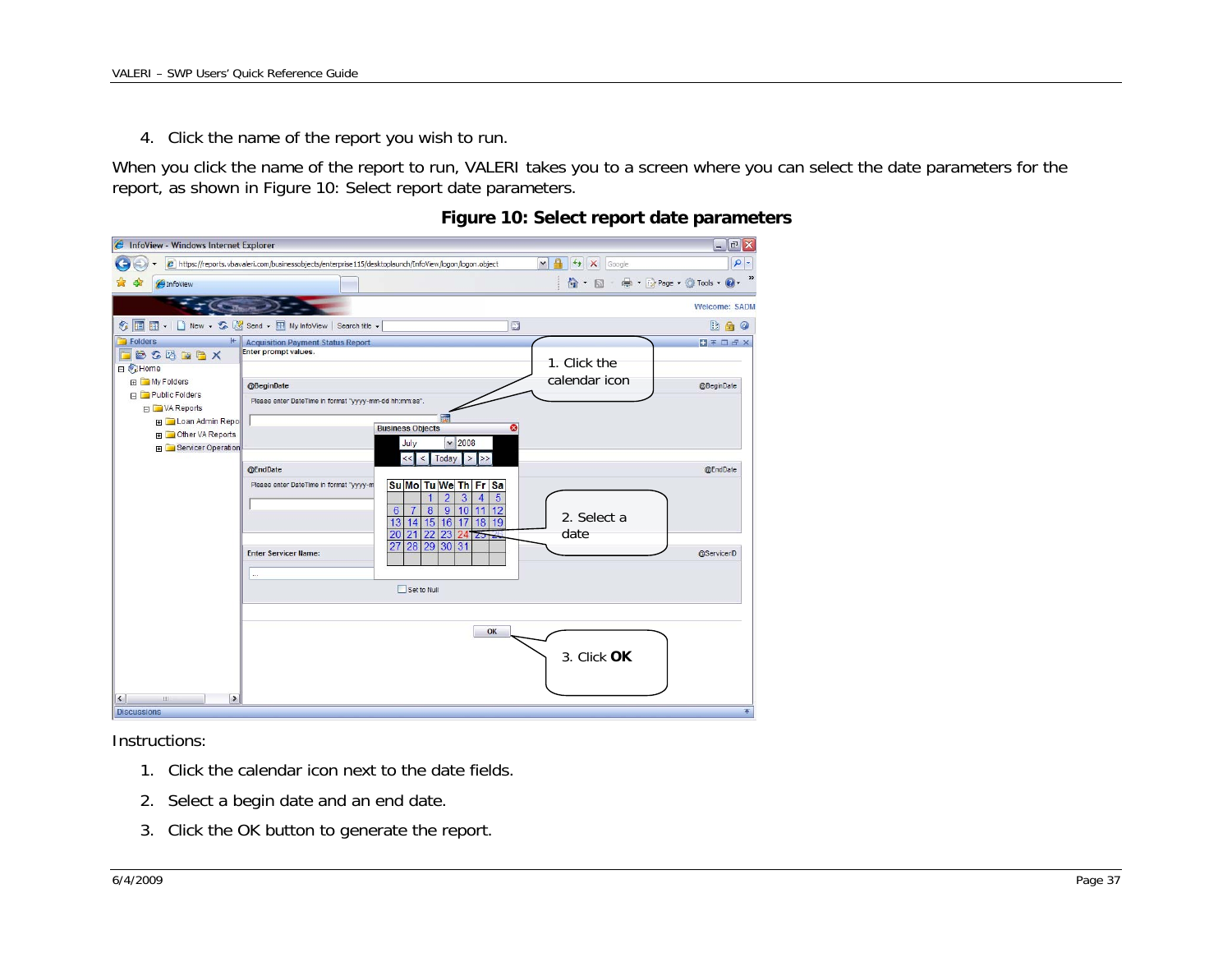<span id="page-37-0"></span>Once your report is generated, VALERI will display the date for the date range selected. For example, if you selected the Acquisition Payment Status Report for dates July 25 through August 25, the report would display all of the acquisition payments that were certified in VALERI during that date range. To export the report to excel, word, pdf or other file format, click the export icon as shown in [Figure 11: Export a report](#page-37-1).

<span id="page-37-1"></span>

| <b>B</b> InfoView                 |                                   | Export Report - Windows Internet Explorer<br>$\begin{array}{c c c c c} \hline \multicolumn{1}{ c }{\phantom{ }} & \multicolumn{1}{ c }{\phantom{ }} \multicolumn{1}{ c }{\phantom{ }} \multicolumn{1}{ c }{\phantom{ }} \multicolumn{1}{ c }{\phantom{ }} \multicolumn{1}{ c }{\phantom{ }} \multicolumn{1}{ c }{\phantom{ }} \multicolumn{1}{ c }{\phantom{ }} \multicolumn{1}{ c }{\phantom{ }} \multicolumn{1}{ c }{\phantom{ }} \multicolumn{1}{ c }{\phantom{ }} \multicolumn{1}{ c }{\phantom{ }} \multicolumn{1}{ c$ |                                                                 |                                                                               |                                                  | $ P'$ $X$                          |
|-----------------------------------|-----------------------------------|-----------------------------------------------------------------------------------------------------------------------------------------------------------------------------------------------------------------------------------------------------------------------------------------------------------------------------------------------------------------------------------------------------------------------------------------------------------------------------------------------------------------------------|-----------------------------------------------------------------|-------------------------------------------------------------------------------|--------------------------------------------------|------------------------------------|
|                                   | $\epsilon$ about:blank            | $\mathbf{v}$                                                                                                                                                                                                                                                                                                                                                                                                                                                                                                                | View/logon/logon.object                                         | $\vee$                                                                        | $+$ $\times$<br>Google                           | $\boxed{\circ}$                    |
| $\epsilon$                        | File Format:                      | Microsoft Excel 97-2000 - Data Only (XLS)<br>$\vee$                                                                                                                                                                                                                                                                                                                                                                                                                                                                         |                                                                 |                                                                               | △ · 同 · 曲 · Page · ③ Tools · ②                   | »                                  |
| ◆画画                               |                                   |                                                                                                                                                                                                                                                                                                                                                                                                                                                                                                                             |                                                                 | $\Box$                                                                        | 2. Select a file                                 | <b>Welcome: SADM</b><br><b>Bao</b> |
| <b>Acquisition P</b><br>$A$ 3 $E$ | Page Range:                       | $O$ All                                                                                                                                                                                                                                                                                                                                                                                                                                                                                                                     | 100% V<br>h                                                     |                                                                               | format                                           | 日不口子×                              |
|                                   |                                   | Pages:<br>To: $ 1$<br>From:                                                                                                                                                                                                                                                                                                                                                                                                                                                                                                 |                                                                 | VA LOAN ELECTRONIC REPORTING INTERFACE<br>"ACQUISITION PAYMENT STATUS" REPORT |                                                  |                                    |
|                                   |                                   |                                                                                                                                                                                                                                                                                                                                                                                                                                                                                                                             | <b>RROWER</b><br><b>PROPERTY</b><br><b>ADDRESS</b><br><b>ME</b> | PAYMENT<br><b>TRANS NO</b>                                                    | PAYMENT ACQUISITION BID<br>CERT DATE AMOUNT TYPE | TOT<br>INDEBT                      |
|                                   | IП<br>1. Click the<br>Export icon | OK<br>Cancel<br>nternet<br>$100\%$ $\star$                                                                                                                                                                                                                                                                                                                                                                                                                                                                                  | 3. Click OK                                                     |                                                                               |                                                  | ⋣                                  |
| $\vert \cdot \vert$               |                                   | Ш.                                                                                                                                                                                                                                                                                                                                                                                                                                                                                                                          |                                                                 |                                                                               |                                                  | v<br>$\rightarrow$                 |
| <b>Discussions</b>                |                                   |                                                                                                                                                                                                                                                                                                                                                                                                                                                                                                                             |                                                                 |                                                                               |                                                  | 不                                  |

## **Figure 11: Export a report**